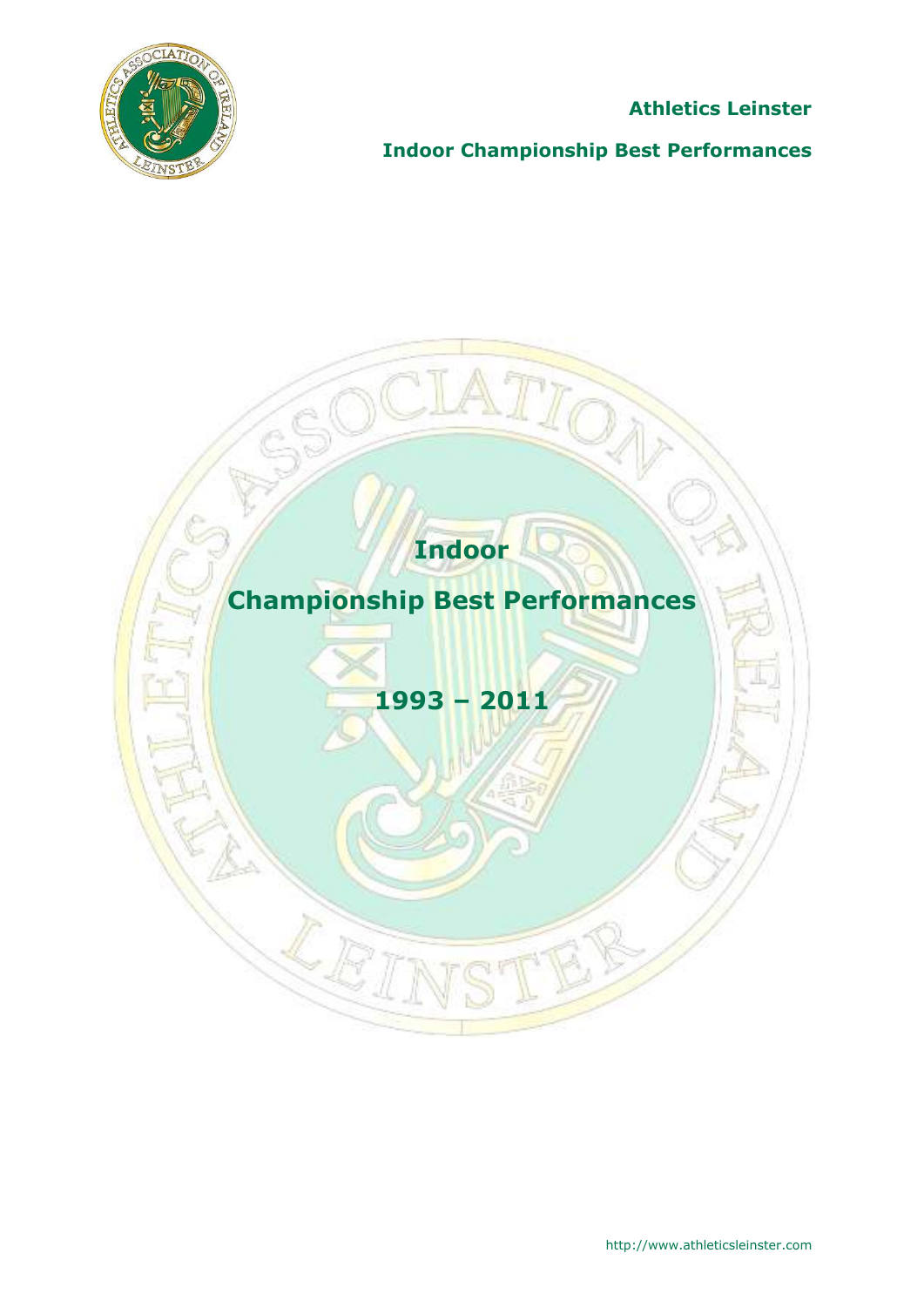

| Girls U12       |      |                      |                |         |
|-----------------|------|----------------------|----------------|---------|
| Event           | Year | <b>Athlete Name</b>  | <b>Club</b>    | C.B.P   |
| 60mHurdles      | 2010 | Molly Scott          | U/A            | 9.90    |
| 60 <sub>m</sub> | 2010 | Molly Scott          | U/A            | 8.58    |
| 600m            | 2010 | Eva O'Donovan        | Navan          | 1.53.40 |
| High Jump       | 2007 | Amy McTeggart        | Boyne          | 1.27    |
| Long Jump       | 2010 | <b>Molly Scott</b>   | U/A            | 4.29    |
| Shot Putt       | 2010 | Nicole Keogh Dowling | <b>S.L.O.T</b> | 7.59    |
| 4 x 100m        | 2003 |                      | <b>Bree</b>    | 1.01.56 |
|                 |      |                      |                |         |

| Girls U13         |      |                      |                      |         |
|-------------------|------|----------------------|----------------------|---------|
| <b>Event</b>      | Year | <b>Athlete Name</b>  | <b>Club</b>          | C.B.P   |
| 60mHurdles        | 2011 | <b>Molly Scott</b>   | <b>S.L.O.T</b>       | 9.77    |
| 60mHurdles        | 2010 | Aideen Kane          | St. Killian's        | 9.80    |
| 60 <sub>m</sub>   | 2011 | <b>Molly Scott</b>   | <b>S.L.O.T</b>       | 8.23    |
| 60m               | 2009 | <b>Aoife Campion</b> | <b>North Laois</b>   | 8.50    |
| 600 <sub>m</sub>  | 2009 | <b>Aoife Campion</b> | <b>North Laois</b>   | 1.45.00 |
| High Jump         | 2006 | <b>Emily Rogers</b>  | <b>Dunleer</b>       | 1.38    |
| <b>Long Jump</b>  | 2011 | <b>Gina Mosses</b>   | St. Gerard's         | 4.80    |
| <b>Long Jump</b>  | 2011 | <b>Molly Scott</b>   | <b>S.L.O.T</b>       | 4.74    |
| Long Jump         | 2003 | Laura Keegan         | Celbridge            | 4.50    |
| <b>Shot Putt</b>  | 2009 | Ciara Dunne          | <b>Crookstown MV</b> | 9.78    |
| $4 \times 100m$   | 2005 |                      | Newbridge            | 58.52   |
| <b>CONTRACTOR</b> |      |                      |                      |         |

| Girls U14       |      |                                    |                    |         |  |
|-----------------|------|------------------------------------|--------------------|---------|--|
| <b>Event</b>    | Year | <b>Athlete Name</b>                | <b>Club</b>        | C.B.P   |  |
| 60mHurdles      | 1997 | Ciara Kearns                       | Celbridge          | 9.50    |  |
| 60mHurdles      | 2010 | Aoife Fanning                      | <b>Bree</b>        | 9.60    |  |
| 60 <sub>m</sub> | 1996 | <b>Bernadette Byrne</b>            | St. Abbans         | 8.10    |  |
| 60 <sub>m</sub> | 1999 | Louise Delaney                     | St. Abbans         | 8.10    |  |
| 60 <sub>m</sub> | 2010 | <b>Grace Lawlor</b>                | S.L.O.T            | 8.26    |  |
| 800m            | 2010 | Aoife Campion                      | North Laois        | 2.25.20 |  |
| 1000mWalk       | 2004 | Niamh Sinnott                      | Monasterevin       | 5.17.50 |  |
| High Jump       | 2007 | <b>Emily Rogers</b>                | Dunleer            | 1.54    |  |
| Long Jump       | 2000 | Leona Byrne                        | S.L.O.T            | 4.92    |  |
| Shot Putt       | 2004 | <b>Aoife Hickey</b>                | K.C.H              | 11.27   |  |
| 4 x 200m        | 2001 | $\alpha$ and $\alpha$ and $\alpha$ | <b>Inbhear Dee</b> | 1.57.32 |  |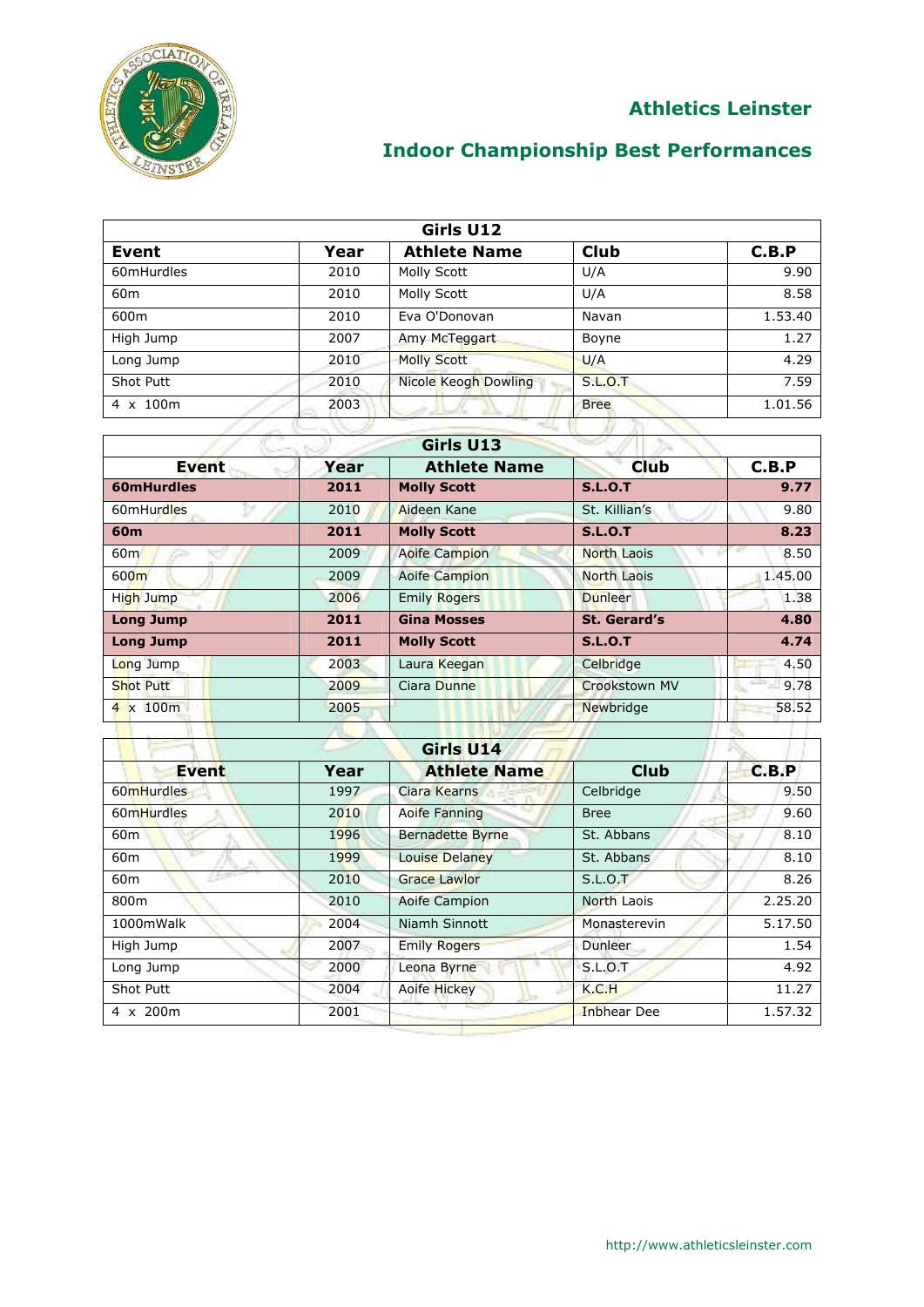

# **Indoor Championship Best Performances**

| Girls U15        |      |                        |                           |         |
|------------------|------|------------------------|---------------------------|---------|
| Event            | Year | <b>Athlete Name</b>    | <b>Club</b>               | C.B.P   |
| 60mHurdles       | 1998 | Ciara Kearns           | Celbridge                 | 9.10    |
| 60mHurdles       | 2002 | Lynsey Porter          | <b>Inbhear Dee</b>        | 9.78    |
| 60 <sub>m</sub>  | 2011 | <b>Grace Lawler</b>    | <b>S.L.O.T</b>            | 8.09    |
| 60 <sub>m</sub>  | 2009 | Cliodhna Manning       | K.C.H                     | 8.11    |
| 60 <sub>m</sub>  | 1998 | <b>Clare Murphy</b>    | <b>Inbhear Dee</b>        | 7.70    |
| 800m             | 2011 | <b>Ciara Gallagher</b> | <b>Naas</b>               | 2.24.59 |
| 800m             | 2010 | Eileen Rafter          | <b>Tullamore Harriers</b> | 2.26.30 |
| 1000mWalk        | 2010 | <b>Sinead Burke</b>    | St. Coca's                | 5.01.50 |
| High Jump        | 2001 | Leona Byrne            | S.L.O.T                   | 1.57    |
| Long Jump        | 2001 | Leona Byrne            | S.L.O.T                   | 5.20    |
| Shot Putt        | 2003 | Laura Cogan            | Newbridge                 | 11.34   |
| $4 \times 200$ m | 2002 |                        | <b>Inbhear Dee</b>        | 1.53.49 |
|                  |      |                        |                           |         |
|                  |      | Girls U16              |                           |         |

| чшэ одо                 |      |                        |                            |         |  |
|-------------------------|------|------------------------|----------------------------|---------|--|
| Event                   | Year | <b>Athlete Name</b>    | Club                       | C.B.P   |  |
| <b>60m Hurdles</b>      | 2011 | <b>Lauren Dwyer</b>    | <b>S.L.O.T</b>             | 9.40    |  |
| 60 <sub>m</sub> Hurdles | 2010 | Lynda Earls            | <b>Inbhear Dee</b>         | 9.50    |  |
| 60 <sub>m</sub> Hurdles | 1993 | <b>Grainne Redmond</b> | Cushinstown                | 9.40    |  |
| 60 <sub>m</sub>         | 1993 | Siobhan O'Connor       | St. Abbans                 | 7.80    |  |
| 60 <sub>m</sub>         | 1999 | <b>Clare Murphy</b>    | <b>Inbhear Dee</b>         | 7.80    |  |
| 60 <sub>m</sub>         | 2010 | Cliodhna Manning       | K.C.H                      | 8.02    |  |
| 200 <sub>m</sub>        | 1999 | Ciara Kearns           | Celbridge                  | 26.20   |  |
| 200 <sub>m</sub>        | 2010 | Cliodhna Manning       | K.C.H                      | 26.30   |  |
| 800m                    | 2011 | <b>Linda Conroy</b>    | <b>Mullingar Harrier's</b> | 2.24.57 |  |
| 800 <sub>m</sub>        | 2007 | <b>Ellie Hartnett</b>  | Greystones & District      | 2.25.94 |  |
| 1500m                   | 2000 | Sharon Monaghan        | Fr. Murphys                | 4.48.24 |  |
| 1500mWalk               | 2004 | Donna Carolan          | Inbhear Dee                | 7.28.88 |  |
| High Jump               | 2007 | MaryKate Lanigan       | K.C.H                      | 1.67    |  |
| Long Jump               | 1999 | Ciara Kearns           | Celbridge                  | 5.40    |  |
| Shot Putt               | 2006 | Aoife Hickey           | K.C.H                      | 11.88   |  |
| 4 x 200m                | 2001 |                        | K.C.H                      | 1.51.84 |  |

-2

 $\mathbb{R}$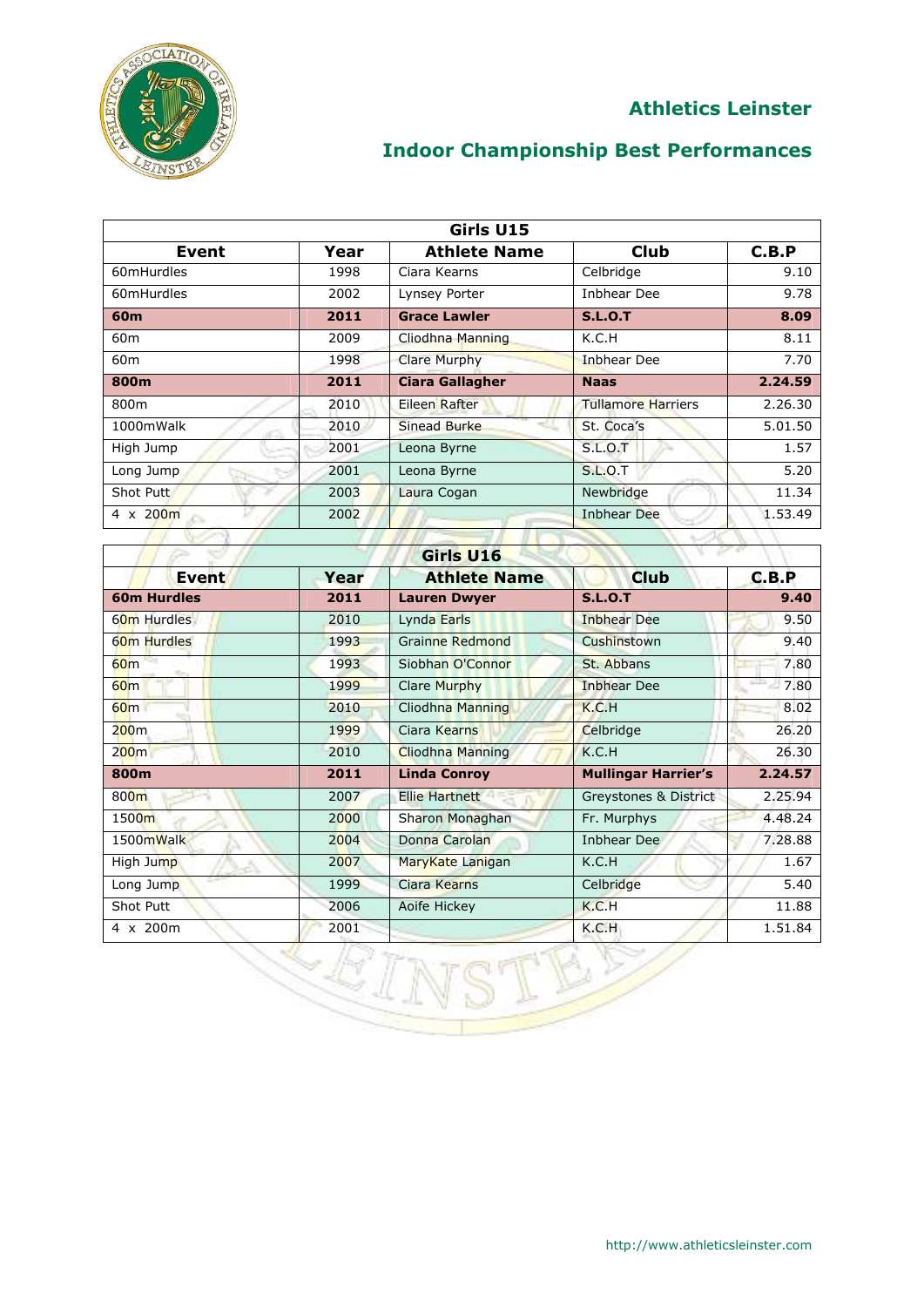

|                  |      | Girls U17               |                            |         |
|------------------|------|-------------------------|----------------------------|---------|
| <b>Event</b>     | Year | <b>Athlete Name</b>     | <b>Club</b>                | C.B.P   |
| 60mHurdles       | 2003 | Leona Byrne             | <b>S.L.O.T</b>             | 9.20    |
| 60mHurdles       | 1999 | Carol Loscher           | Roundwood                  | 9.20    |
| 60mHurdles       | 2000 | Ciara Kearns            | Celbridge                  | 9.28    |
| 60 <sub>m</sub>  | 1997 | <b>Emily Maher</b>      | K.C.H                      | 7.10    |
| 60m              | 2009 | Sophie Ellis            | Newbridge                  | 8.05    |
| 60 <sub>m</sub>  | 2011 | <b>Cliodhna Manning</b> | K.C.H                      | 7.77    |
| 200m             | 2011 | <b>Cliodhna Manning</b> | K.C.H                      | 25.50   |
| 200m             | 1997 | <b>Emily Maher</b><br>≪ | K.C.H                      | 25.70   |
| 200m             | 2000 | Joanne Cuddihy          | K.C.H                      | 25.82   |
| 800m             | 2008 | <b>Ellie Hartnett</b>   | Greystones & District      | 2.24.62 |
| 1500m            | 2011 | <b>Mairead Daly</b>     | <b>Mullingar Harrier's</b> | 5.27.44 |
| 1500m<br>c.      | 2001 | Sharon Monaghan         | Fr. Murphys                | 4.56.62 |
| 1500mWalk        | 2005 | Donna Carolan           | <b>Inbhear Dee</b>         | 7.23.20 |
| High Jump        | 2008 | Catriona Farrell (G)    | G.C.H                      | 1.70    |
| High Jump        | 2008 | Mary-Kate Lanigan       | K.C.H                      | 1.65    |
| Long Jump        | 2000 | Ciara Kearns            | Celbridge                  | 5.58    |
| Shot Putt        | 2007 | <b>Aoife Hickey</b>     | K.C.H                      | 12.21   |
| $4 \times 200$ m | 2000 |                         | Celbridge                  | 1.49.06 |
|                  |      |                         |                            |         |
|                  |      | Girls U18               |                            | الزنتك  |
| <b>Event</b>     | Year | <b>Athlete Name</b>     | <b>Club</b>                | C.B.P   |
| 60mHurdles       | 2007 | Sandra Lawler           | Celbridge                  | 9.22    |
| 60 <sub>m</sub>  | 1993 | <b>Karen Shinkins</b>   | Newbridge                  | 7.70    |
| 60 <sub>m</sub>  | 2007 | Sandra Lawler           | Celbridge                  | 8.00    |
| 200 <sub>m</sub> | 1993 | <b>Karen Shinkins</b>   | Newbridge                  | 25.80   |
| 300 <sub>m</sub> | 2001 | Joanne Cuddihy          | K.C.H                      | 41.60   |
| 800m             | 2005 | Laura Scriven           | <b>S.L.O.T</b>             | 2.18.88 |
| 1500m            | 2008 | <b>Tara Jameson</b>     | <b>Inbhear Dee</b>         | 4.46.60 |
| 1500mWalk        | 2003 | <b>Carol Burtenshaw</b> | Monasterevin               | 7.33.22 |
| High Jump        | 2009 | Mary Kate Lanigan       | K.C.H                      | 1.69    |
| Long Jump        | 2004 | Jennifer Reddy          | <b>S.L.O.T</b>             | 5.64    |
| Triple Jump      | 2000 | Carol Loscher           | Roundwood                  | 10.96   |
| Shot Putt        | 2006 | Laura Cogan             | Newbridge                  | 13.12   |
| $4 \times 200m$  | 2009 |                         | K.C.H                      | 1.48.10 |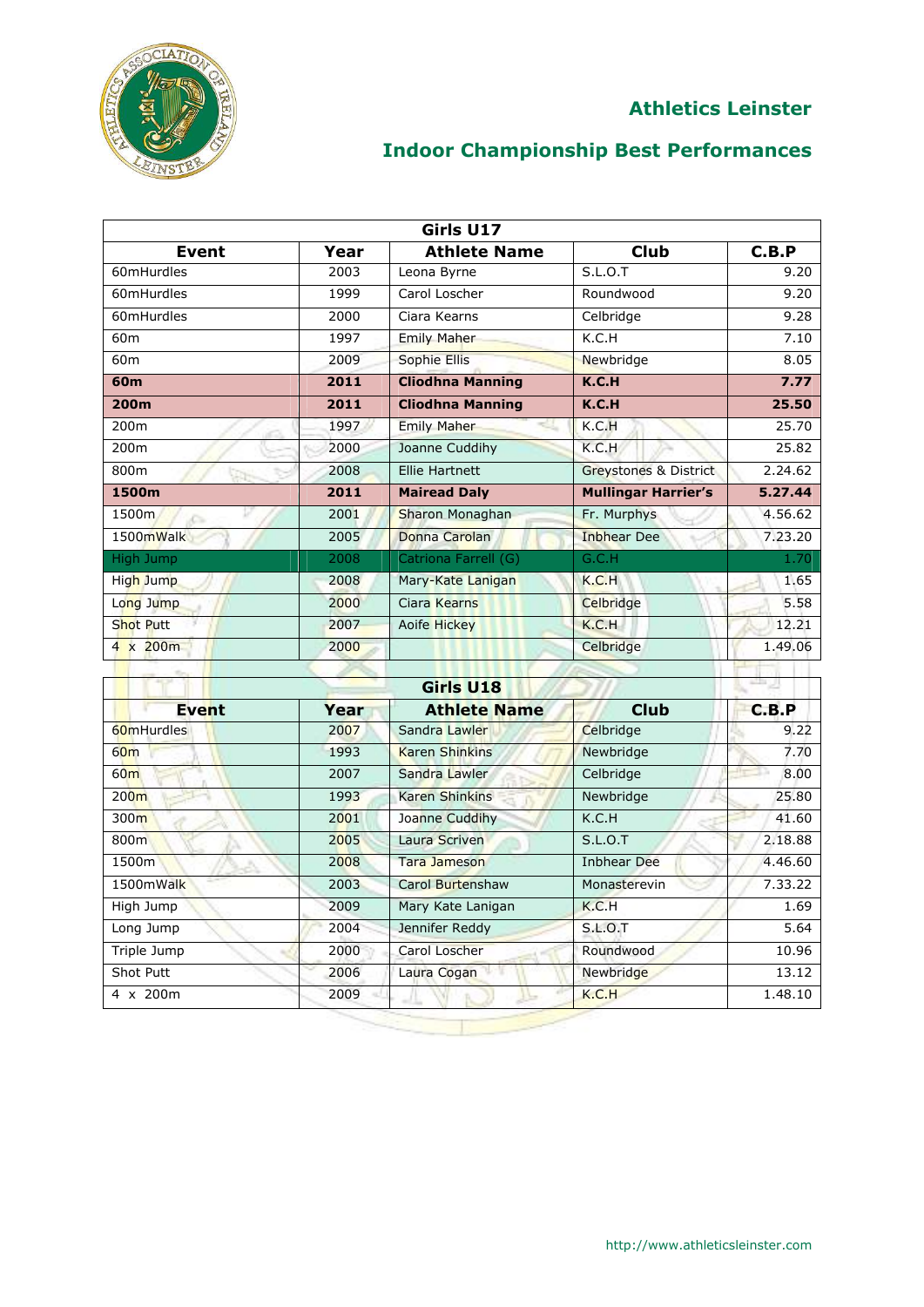

| Girls U19        |      |                       |                        |         |
|------------------|------|-----------------------|------------------------|---------|
| Event            | Year | <b>Athlete Name</b>   | <b>Club</b>            | C.B.P   |
| 60mHurdles       | 2008 | Sandra Lawlor         | Celbridge              | 8.78    |
| 60 <sub>m</sub>  | 1996 | Grainne Redmond       | Cushinstown            | 7.70    |
| 60 <sub>m</sub>  | 2005 | Claire Brady          | Celbridge              | 7.96    |
| 200 <sub>m</sub> | 2004 | Catriona Cuddihy      | K.C.H                  | 26.44   |
| 400m             | 2000 | Alex Flamme           | Celbridge              | 59.38   |
| 800m             | 2001 | <b>Aoife McCarthy</b> | St. Peter's            | 2.25.08 |
| 1500m            | 2010 | <b>Claire Earls</b>   | <b>Inbhear Dee</b>     | 4.55.20 |
| 1500m Walk       | 1999 | Laura Jane Carroll    | Tullamore Harriers     | 7.15.40 |
| High Jump        | 2010 | Mary-Kate Lanigan     | K.C.H                  | 1.72    |
| Long Jump        | 2000 | Annemarie Lynch       | K.C.H<br><b>House,</b> | 5.57    |
| Shot Putt        | 2007 | Laura Cogan           | Newbridge              | 13.09   |
| Triple Jump      | 2001 | <b>Aoife Hoey</b>     | <b>Mountmellick</b>    | 11.06   |
| $4 \times 200$ m | 2010 |                       | K.C.H                  | 1,50,20 |
|                  |      |                       |                        |         |

| <b>Event</b>     | Year | <b>Athlete Name</b>   | <b>Club</b>        | C.B.P    |
|------------------|------|-----------------------|--------------------|----------|
| 60mHurdles       | 2008 | Sandra Lawlor         | Celbridge          | 8.78     |
| 60m              | 2008 | Sandra Lawlor         | Celbridge          | 7.84     |
| 60 <sub>m</sub>  | 2010 | Joan Healy (G)        | <b>Bandon</b>      | 7.79     |
| 200 <sub>m</sub> | 2010 | Jane Dickenson (G)    | Dooneen            | 26.71    |
| 200m             | 2000 | Alex Flamme           | Celbridge          | 26.50    |
| 200 <sub>m</sub> | 2008 | <b>Sinead Kelly</b>   | St. Abban's        | 26.74    |
| 400m             | 1998 | <b>Michelle Carey</b> | <b>West Dublin</b> | 58.40    |
| 800 <sub>m</sub> | 2010 | Sinead Denny          | D.S.D              | 2.20.20  |
| 1500m            | 2010 | Siobhan McGinley      | Celtic D.C.H       | 4.54.48  |
| 3000m            | 2008 | Tara Jameson          | Sli Cualann        | 10.08.47 |
| 3000m Walk       | 2010 | Fiona Dennehy         | St. Senan's        | 14.57.20 |
| High Jump        | 1998 | Deirdre Ryan          | D.S.D              | 1.70     |
| Long Jump        | 2003 | Ciara Kearns          | Celbridge          | 5.65     |
| Shot Putt        | 2007 | Laura Cogan           | Newbridge          | 12.95    |
| Triple Jump      | 2003 | Ciara Kearns          | Celbridge          | 11.16    |
| 4 x 200m         | 2003 |                       | Celbridge          | 1.51.04  |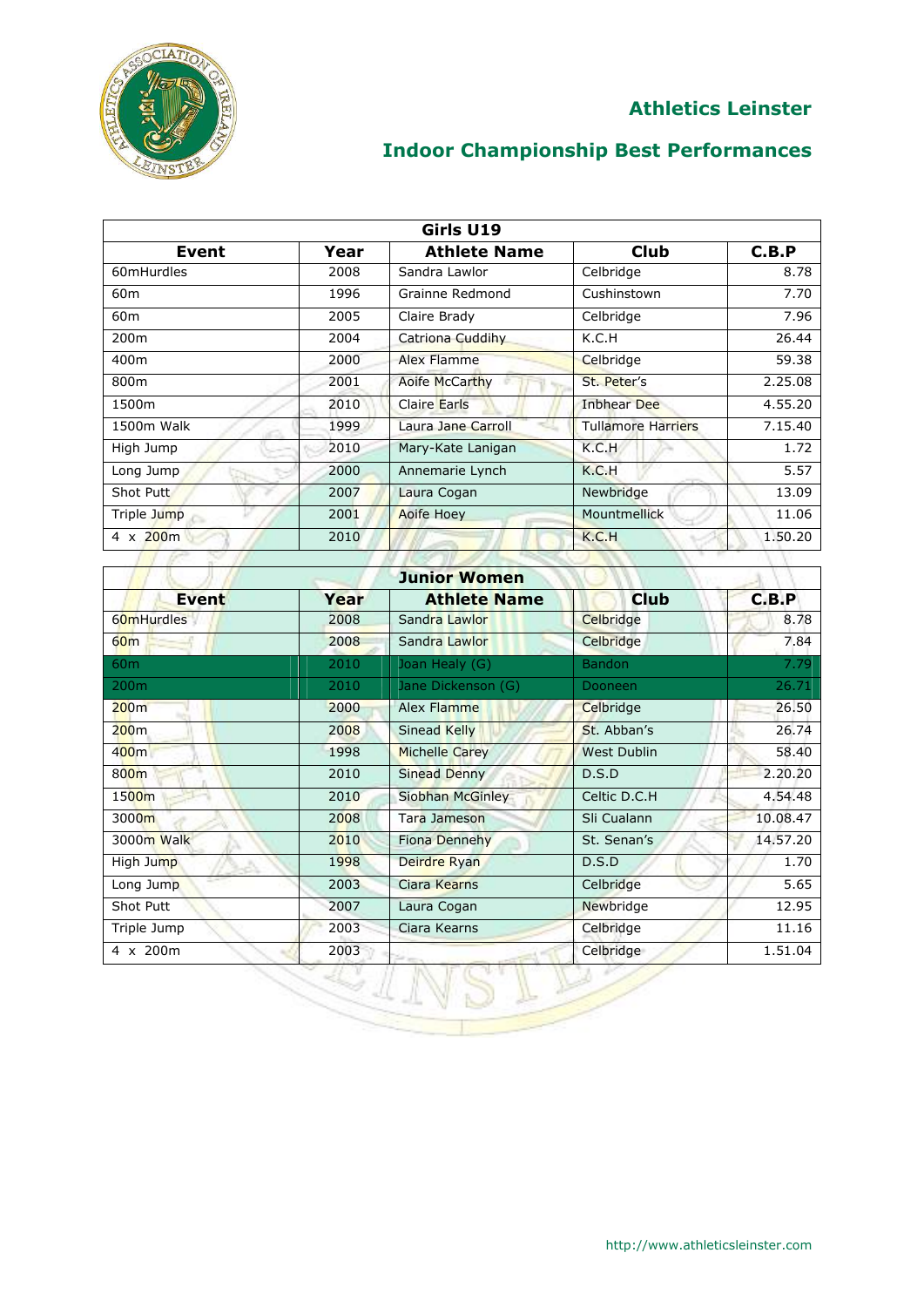

| <b>Senior Women</b> |      |                           |                           |          |
|---------------------|------|---------------------------|---------------------------|----------|
| Event               | Year | <b>Athlete Name</b>       | <b>Club</b>               | C.B.P    |
| 60m Hurdles         | 2010 | Sinead Lawlor             | Celbridge                 | 9.20     |
| 60 <sub>m</sub>     | 1998 | Niamh McGlynn             | West Dublin               | 7.60     |
| 60 <sub>m</sub>     | 2005 | Claire Bergin             | D.S.D                     | 7.94     |
| 200 <sub>m</sub>    | 2009 | Marian Andrews (G)        | <b>Togher</b>             | 25.17    |
| 200 <sub>m</sub>    | 2004 | Antoinette Furlong        | D.M.P                     | 25.78    |
| 400m                | 2009 | Marian Andrews (G)        | Togher                    | 55.78    |
| 400m                | 2005 | Claire Bergin             | D.S.D                     | 57.32    |
| 800m                | 2009 | Fiona Kehoe               | Kilmore                   | 2.18.32  |
| 1500m               | 2010 | Caitriona Jennings        | Sportsworld               | 4.51.20  |
| 3000m               | 2010 | Aoife Brady               | Sportsworld               | 10.09.81 |
| 2000m Walk          | 2001 | <b>Ann Gormely</b>        | Edenderry                 | 9.12.70  |
| 3000m Walk          | 2009 | Georgina Tuohy            | <b>Tullamore Harriers</b> | 13.48.70 |
| High Jump           | 2001 | Deirdre Ryan              | D.S.D                     | 1.77     |
| Long Jump           | 2004 | <b>Antoinette Furlong</b> | D.M.P                     | 6.00     |
| 4 x 200m            | 2011 |                           | <b>Celbridge</b>          | 2.05.99  |
|                     |      |                           |                           |          |

| <b>Masters Women M1</b> |      |                           |                           |          |
|-------------------------|------|---------------------------|---------------------------|----------|
| <b>Event</b>            | Year | <b>Athlete Name</b>       | <b>Club</b>               | C.B.P    |
| 60 <sub>m</sub>         | 2011 | <b>Nicola Hayes</b>       | Menapian's                | 8.69     |
| 60 <sub>m</sub>         | 2005 | Geraldine Finnegan        | <b>Dunleer</b>            | 8.74     |
| 60mHurdles              | 2006 | Lucy Moore                | D.S.D                     | 10.64    |
| 200 <sub>m</sub>        | 2001 | Kathy Boothman            | Edenderry                 | 23.76    |
| 400m                    | 2008 | Paula Murray              | Tallaght                  | 67.22    |
| 800m                    | 1998 | <b>Katherine Walley</b>   | <b>Clonliffe Harriers</b> | 2.32.30  |
| 1500m                   | 2005 | Geraldine Finnegan        | Dunleer                   | 4.59.46  |
| 3000m                   | 2011 | <b>Elizabeth Cuskelly</b> | <b>Tullamore Harriers</b> | 10.49.90 |
| 3000m                   | 2011 | Martina O'Dwyer           | <b>GUEST</b>              | 10.34.80 |
| 3000m                   | 2008 | Elizabeth Cuskelly        | <b>Tullamore Harriers</b> | 11.03.03 |
| 3000mWalk               | 2004 | <b>Ann Boyle</b>          | Dunboyne                  | 20.44.37 |
| High Jump               | 2003 | Geraldine Finnegan        | Dunleer                   | 1.45     |
| Long Jump               | 2003 | Geraldine Finnegan        | Dunleer                   | 4.92     |
|                         |      | Verena Fenlon             | St. Joseph's              | 9.95     |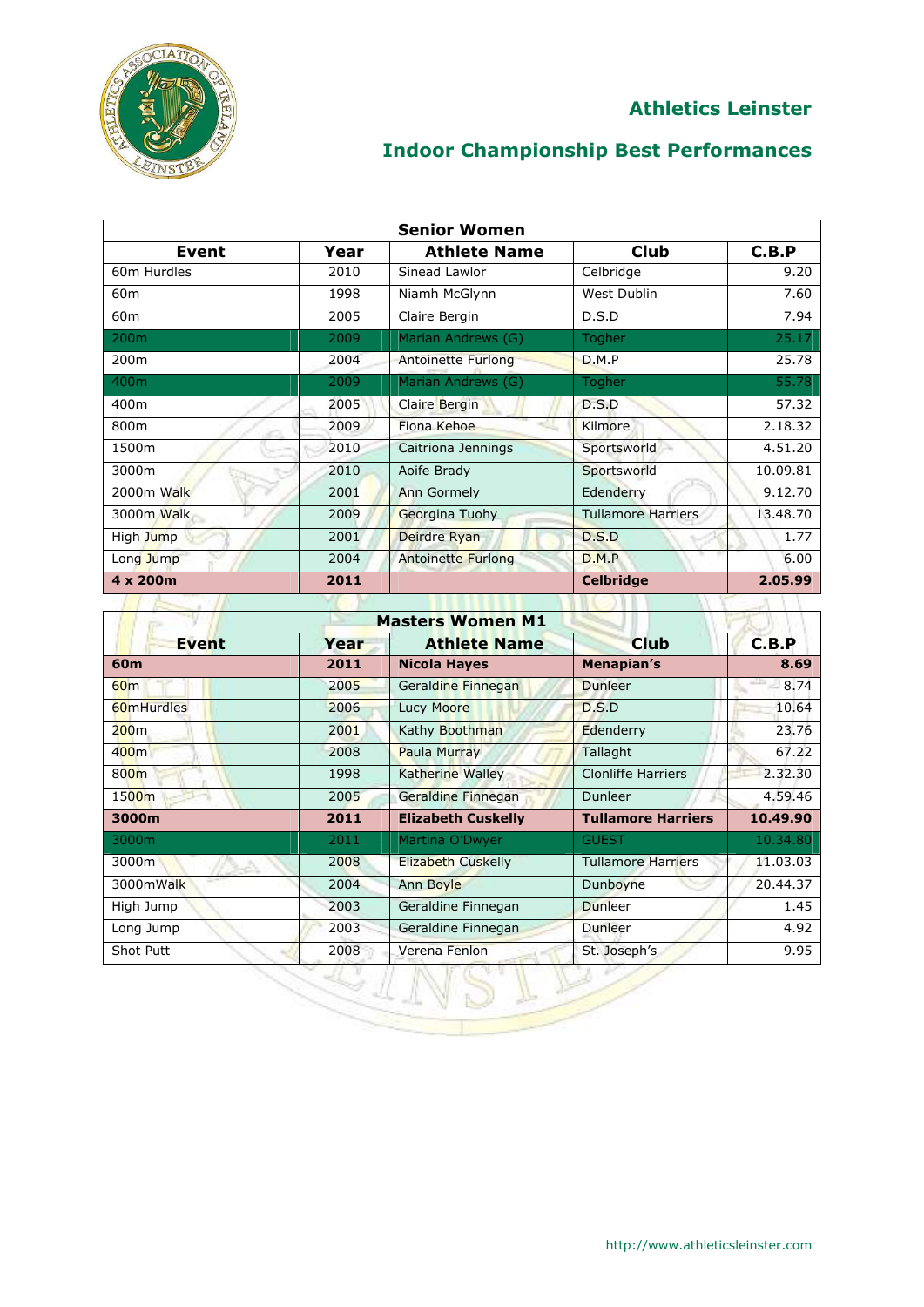

| <b>Masters Women M2</b> |      |                         |                    |          |
|-------------------------|------|-------------------------|--------------------|----------|
| Event                   | Year | <b>Athlete Name</b>     | <b>Club</b>        | C.B.P    |
| 60 <sub>m</sub>         | 2002 | <b>Geraldine Shortt</b> | St. Coca's         | 8.90     |
| 60 <sub>m</sub>         | 2008 | Moira Peppard           | Trim               | 8.96     |
| 60 <sub>m</sub>         | 2010 | Paula Reilly            | Celbridge          | 8.96     |
| 200 <sub>m</sub>        | 2008 | Moira Peppard           | <b>Trim</b>        | 30.27    |
| 800m                    | 2008 | <b>Bridget Clarke</b>   | Na Fianna          | 2.31.16  |
| 1500m                   | 2001 | <b>Frances Harney</b>   | <b>North Laois</b> | 5.22.46  |
| 3000m                   | 2009 | Mary Hanley             | Na Fianna          | 10.41.50 |
| <b>High Jump</b>        | 2011 | <b>Verena Fenlon</b>    | St. Jospeh's       | 1.30     |
| High Jump               | 2001 | <b>Frances Harney</b>   | North Laois        | 1.25     |
| High Jump               | 2010 | Liz Coomey (G)          | <b>Bandon</b>      | 1.35     |
| Long Jump               | 2008 | Moira Peppard           | <b>Trim</b>        | 3.95     |
| Long Jump               | 2010 | Liz Coomey (G)          | <b>Bandon</b>      | 4.06     |
| <b>Shot Putt</b>        | 2011 | <b>Verena Fenlon</b>    | St. Jospeh's       | 9.74     |
| <b>Shot Putt</b>        | 2001 | <b>Cathy Daniels</b>    | Na Fianna          | 7.28     |
| <b>Shot Putt</b>        | 2010 | Liz Coomey (G)          | <b>Bandon</b>      | 8.69     |
|                         |      |                         |                    |          |

| <b>Masters Women M3</b> |      |                       |             |         |  |
|-------------------------|------|-----------------------|-------------|---------|--|
| <b>Event</b>            | Year | <b>Athlete Name</b>   | <b>Club</b> | C.B.P   |  |
| 60 <sub>m</sub> Hurdles | 2007 | Lucy Moore            | D.S.D       | 12.12   |  |
| 60 <sub>m</sub>         | 2008 | <b>Frances Harney</b> | North Laois | 9.84    |  |
| 200m                    | 2008 | <b>Frances Harney</b> | North Laois | 33.03   |  |
| 400 <sub>m</sub>        | 2008 | <b>Frances Harney</b> | North Laois | 72.35   |  |
| 800 <sub>m</sub>        | 2008 | <b>Frances Harney</b> | North Laois | 2.49.03 |  |
| 1500 <sub>m</sub>       | 2002 | Liz Hogan             | <b>Naas</b> | 5.29.00 |  |
| High Jump               | 2006 | <b>Lucy Moore</b>     | D.S.D       | 1.36    |  |
| Long Jump               | 2007 | Moira Aston           | Trim        | 3.71    |  |
| Shot Putt               | 2007 | <b>Lucy Moore</b>     | D.S.D       | 8.83    |  |

| <b>Masters Women M4</b> |      |                       |                           |       |  |
|-------------------------|------|-----------------------|---------------------------|-------|--|
| <b>Event</b>            | Year | <b>Athlete Name</b>   | Club                      | C.B.P |  |
| 60 <sub>m</sub>         | 2006 | Mary Walsh            | <b>Tullamore Harriers</b> | 10.86 |  |
| 60 <sub>m</sub>         | 2010 | Mary Whelan           | <b>Dublin Striders</b>    | 10.86 |  |
| 200 <sub>m</sub>        | 2001 | Mary Walsh            | <b>Tullamore Harriers</b> | 34.16 |  |
| <b>High Jump</b>        | 2011 | <b>Lucy Moore-Fox</b> | D.S.D                     | 1.25  |  |
| High Jump               | 2009 | Lucy Moore-Fox        | D.S.D                     | 1.20  |  |
| High Jump               | 2011 | Mary Barrett (G)      | Loughrea                  | 1.25  |  |
| High Jump               | 2010 | Mary Barrett (G)      | <b>Loughrea</b>           | 1.25  |  |
| Long Jump               | 2011 | Mary Barrett (G)      | Loughrea                  | 3.94  |  |
| Long Jump               | 2010 | Mary Barrett (G)      | Loughrea                  | 3.70  |  |
| Shot Putt               | 2009 | Lucy Moore-Fox        | D.S.D                     | 9.55  |  |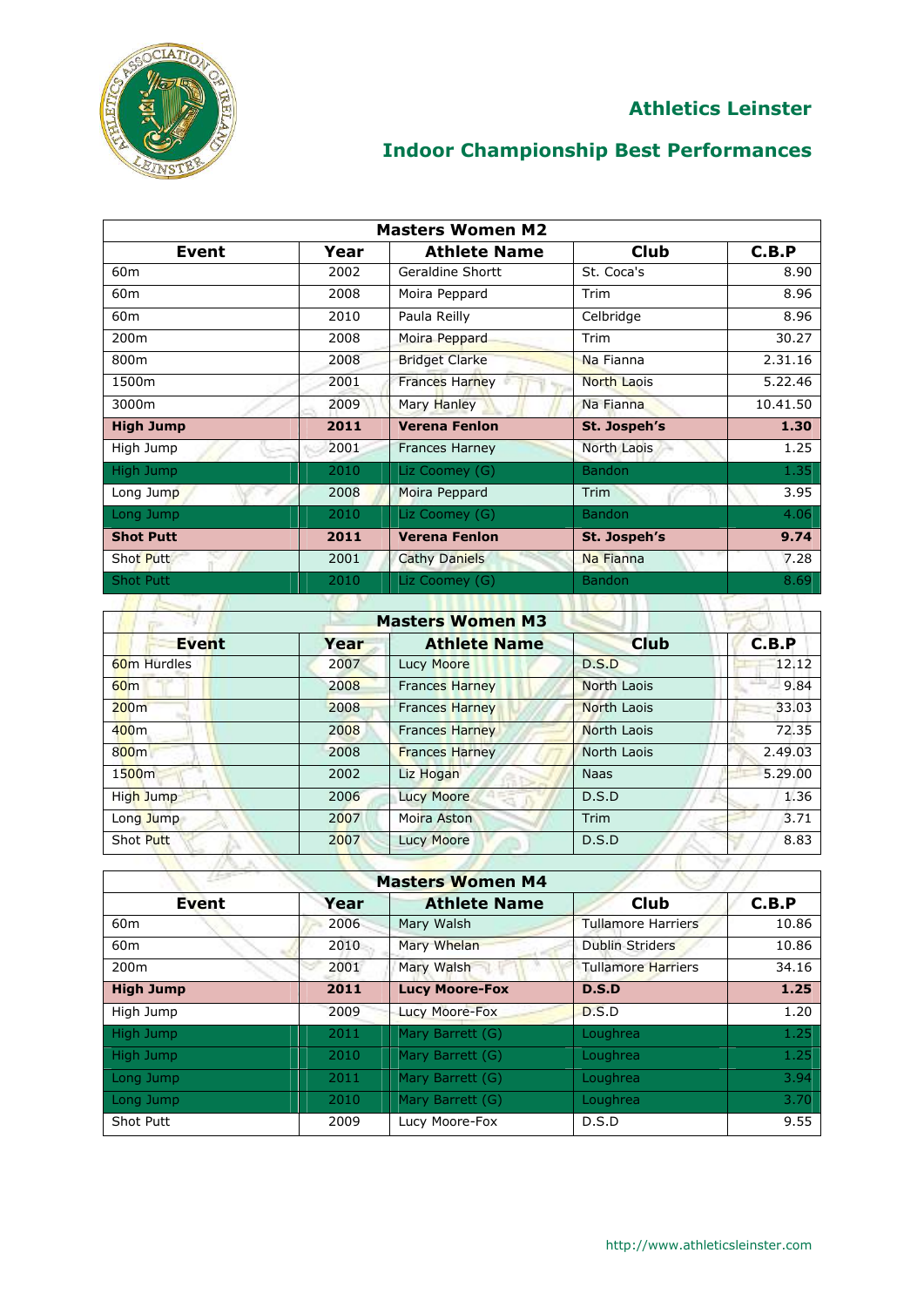

| <b>Masters Women M5</b> |      |                     |                           |         |
|-------------------------|------|---------------------|---------------------------|---------|
| Event                   | Year | <b>Athlete Name</b> | <b>Club</b>               | C.B.P   |
| 200 <sub>m</sub>        | 2007 | Mary Walsh          | <b>Tullamore Harriers</b> | 36.16   |
| 400m                    | 2010 | Sheelagh Morrissey  | Kildare                   | 85.23   |
| 800m                    | 2008 | Mary Walsh          | <b>Tullamore Harriers</b> | 3.22.25 |
| Long Jump               | 2010 | Sheelagh Morrissey  | Kildare                   | 2.02    |
| Shot Putt               | 2010 | Sheelagh Morrissey  | Kildare                   | 5.54    |
|                         |      | <b>All Street</b>   |                           |         |

| <b>Masters Women M6</b> |      |                     |                           |          |  |
|-------------------------|------|---------------------|---------------------------|----------|--|
| Event                   | Year | <b>Athlete Name</b> | <b>Club</b>               | C.B.P    |  |
| 60 <sub>m</sub>         | 2011 | <b>Mary Whelan</b>  | D.S.D                     | 10.74    |  |
| 200 <sub>m</sub>        | 2010 | Mary Walsh          | <b>Tullamore Harriers</b> | 36.55    |  |
| 400m                    | 2009 | Mary Walsh          | <b>Tullamore Harriers</b> | 84.01    |  |
| 800m                    | 2010 | Mary Walsh          | <b>Tullamore Harriers</b> | 3.23.10  |  |
| 3000m Walk              | 2008 | Pamela Reynolds     | Dunboyne                  | 22.19.34 |  |

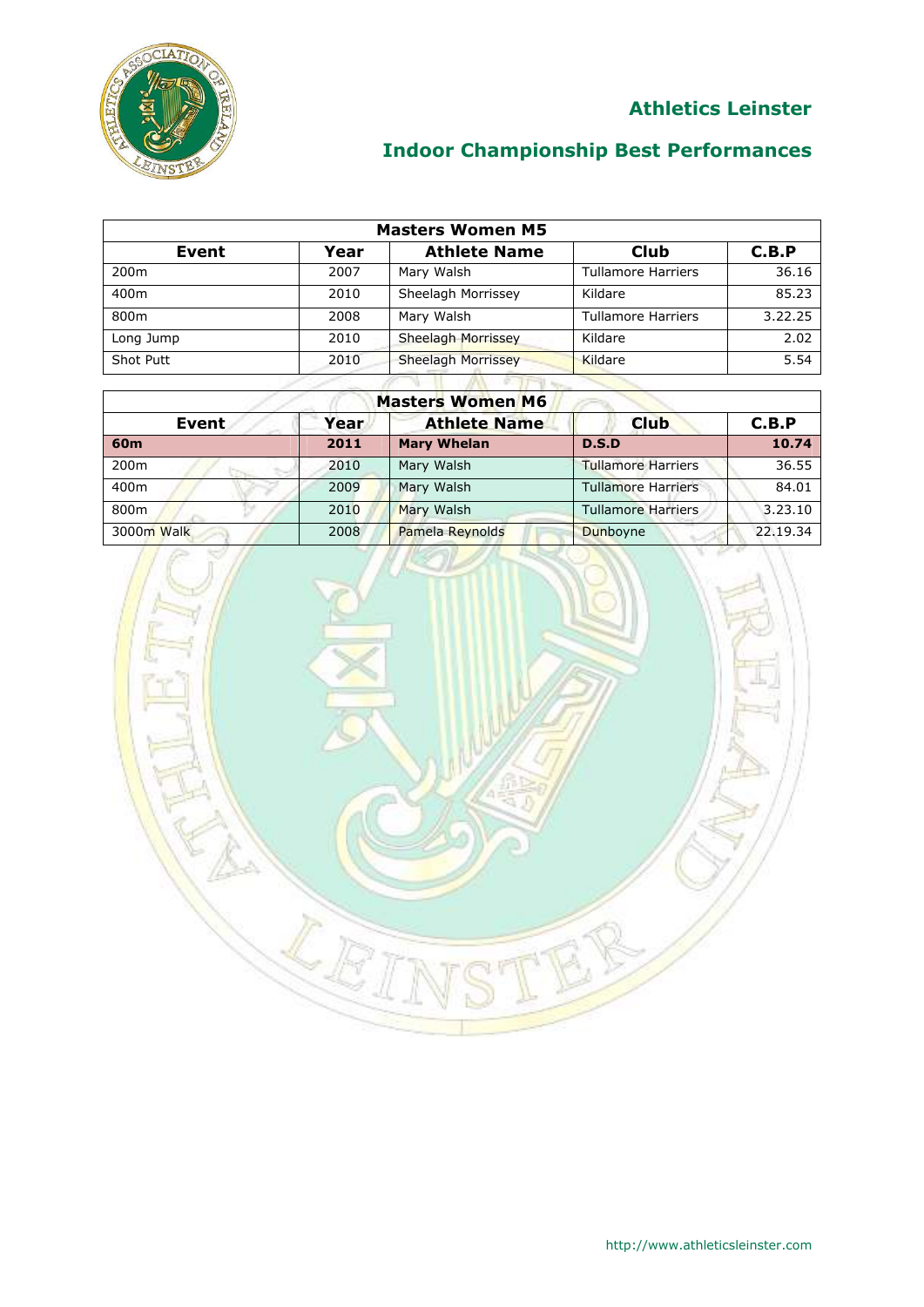

## **Indoor Championship Best Performances**

| <b>Boys U12</b> |      |                         |                           |         |
|-----------------|------|-------------------------|---------------------------|---------|
| <b>Event</b>    | Year | <b>Athlete Name</b>     | <b>Club</b>               | C.B.P   |
| 60m Hurdles     | 2010 | Sam O'Neill             | Menapians                 | 10.30   |
| 60 <sub>m</sub> | 2005 | Jordan Conroy           | <b>Tullamore Harriers</b> | 8.54    |
| 600m            | 2006 | <b>Shane Fitzsimons</b> | <b>Mullingar Harriers</b> | 1.45.96 |
| High Jump       | 2000 | Eoin Hannon             | Ballyskenach              | 1.46    |
| Long Jump       | 2000 | Joey Dolan              | Na Fianna                 | 4.60    |
| Shot Putt       | 2008 | <b>Conor Mulligan</b>   | <b>Tullamore Harriers</b> | 9.42    |
| 4 x 100m        | 2010 |                         | Menapians                 | 58.61   |
|                 |      |                         |                           |         |

| <b>Boys U13</b>    |      |                         |                           |         |
|--------------------|------|-------------------------|---------------------------|---------|
| <b>Event</b>       | Year | <b>Athlete Name</b>     | <b>Club</b>               | C.B.P   |
| <b>60m Hurdles</b> | 2011 | <b>Sam O'Neill</b>      | <b>Menapians</b>          | 9.75    |
| 60mHurdles         | 2010 | <b>Ryan Murray</b>      | <b>Bree</b>               | 9.80    |
| 60 <sub>m</sub>    | 2001 | <b>Eoin Hannon</b>      | <b>Ballyskenach</b>       | 8.34    |
| 600 <sub>m</sub>   | 2007 | <b>Shane Fitzsimons</b> | <b>Mullingar Harriers</b> | 1.43.90 |
| High Jump          | 2007 | Jamie Murtagh           | <b>St.Andrews</b>         | 1.43    |
| Long Jump          | 2001 | Joey Dolan              | Na Fianna                 | 4.80    |
| <b>Shot Putt</b>   | 2009 | <b>Connor Mulligan</b>  | <b>Tullamore Harriers</b> | 11.39   |
| 4 x 100m           | 2011 |                         | Menapian's                | 55.86   |
| $4 \times 100$ m   | 2002 |                         | Ballyskenach              | 56.57   |

|                  |      | <b>Boys U14</b>      |                           |         |
|------------------|------|----------------------|---------------------------|---------|
| <b>Event</b>     | Year | <b>Athlete Name</b>  | <b>Club</b>               | C.B.P   |
| 60mHurdles       | 2007 | <b>Jordan Conroy</b> | <b>Tullamore Harriers</b> | 9.26    |
| 60 <sub>m</sub>  | 2007 | Jordan Conroy        | <b>Tullamore Harriers</b> | 7.98    |
| 60 <sub>m</sub>  | 1998 | <b>Paul Murphy</b>   | Kilmore                   | 7.90    |
| 800 <sub>m</sub> | 1997 | <b>Colin Bennett</b> | <b>Mullingar Harriers</b> | 2.07.70 |
| 1000mWalk        | 1998 | P.J. O'Keeffe        | K.C.H                     | 5.03.80 |
| High Jump        | 2009 | <b>Mark Rogers</b>   | St. Peter's               | 1.58    |
| Long Jump        | 2007 | Jordan Broaders      | St. Paul's                | 5.37    |
| Shot Putt        | 2004 | <b>Kevin Grace</b>   | D.M.P                     | 13.20   |
| 4 x 200m         | 2002 |                      | K.C.H                     | 1.52.72 |

IBA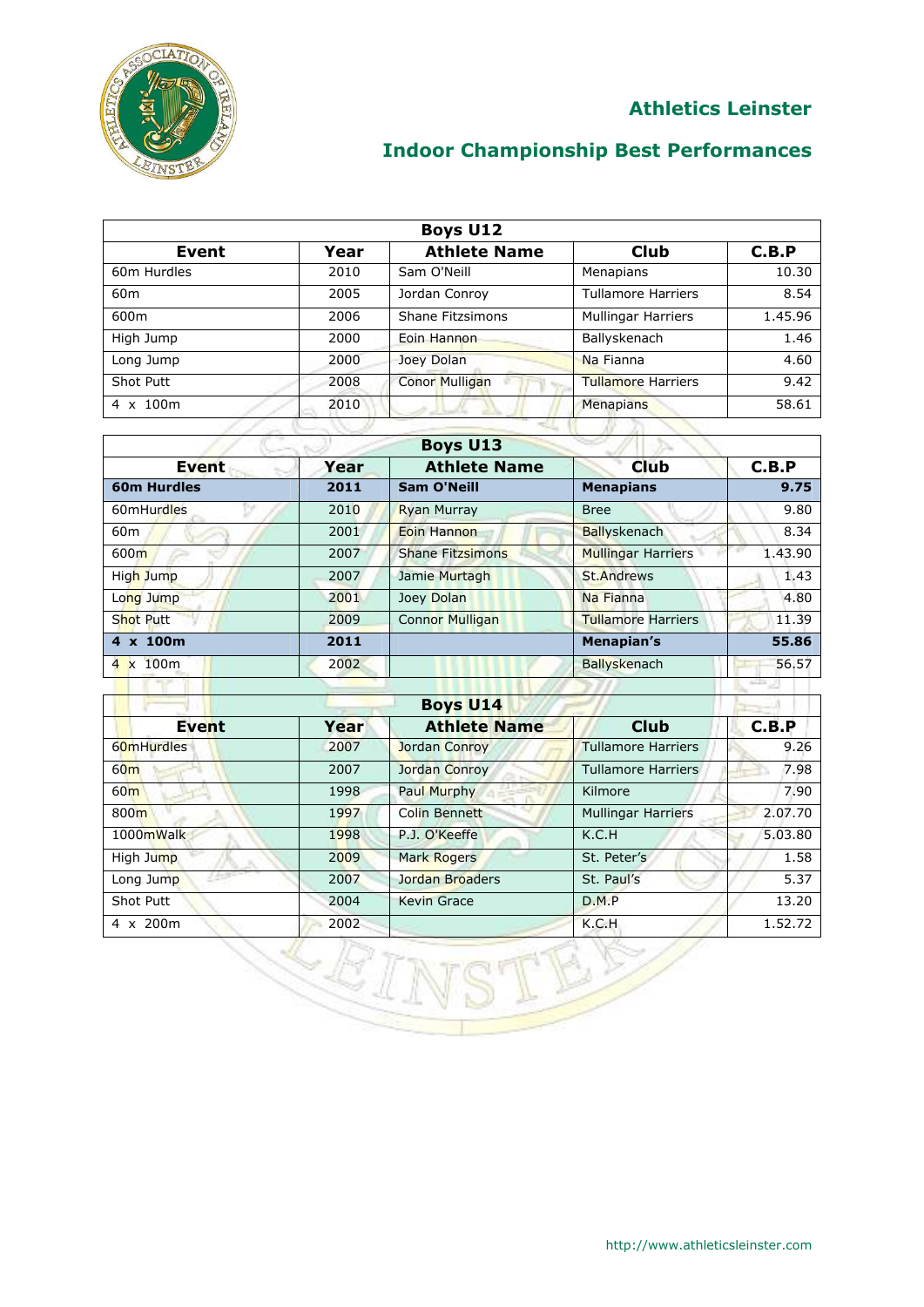

| <b>Boys U15</b>  |      |                      |               |         |
|------------------|------|----------------------|---------------|---------|
| <b>Event</b>     | Year | <b>Athlete Name</b>  | <b>Club</b>   | C.B.P   |
| 60 <sub>m</sub>  | 1998 | Darragh Graham       | Inbhear Dee   | 7.20    |
| 60 <sub>m</sub>  | 2009 | Marcus Lawlor        | <b>SLOT</b>   | 7.63    |
| 60mHurdles       | 2010 | Paddy Deveraux       | <b>Bree</b>   | 9.20    |
| 800m             | 2009 | Shane Fitzsimons     | Mullingar Hrs | 2.06.50 |
| 1000mWalk        | 1999 | P.J.O'Keeffe         | <b>KCH</b>    | 4.03.50 |
| High Jump        | 2005 | <b>Kevin McManus</b> | St. Peters    | 1.66    |
| Long Jump        | 1999 | Paul Murphy          | Kilmore       | 5.48    |
| <b>Shot Putt</b> | 1999 | <b>Paul Murphy</b>   | Kilmore       | 13.20   |
| 4 x 200m         | 2009 | <b>SLOT</b>          |               | 1.46.39 |
|                  |      |                      |               |         |

| <b>Boys U16</b>  |      |                           |                           |         |
|------------------|------|---------------------------|---------------------------|---------|
| Event            | Year | <b>Athlete Name</b>       | <b>Club</b>               | C.B.P   |
| 60mHurdles       | 2006 | <b>Fergus Hannon</b>      | <b>Tullamore Harriers</b> | 8.96    |
| 60 <sub>m</sub>  | 2010 | Marcus Lawlor             | <b>S.L.O.T</b>            | 7.45    |
| 60 <sub>m</sub>  | 1999 | Darragh Graham            | <b>Inbhear Dee</b>        | 7.20    |
| 200 <sub>m</sub> | 2010 | <b>Marcus Lawlor</b>      | <b>S.L.O.T</b>            | 23.46   |
| 800 <sub>m</sub> | 2010 | <b>Shane Fitzsimons</b>   | <b>Mullingar Harriers</b> | 1.58.50 |
| 1500m            | 1998 | Martin Fagan              | <b>Mullingar Harriers</b> | 4.15.30 |
| 1500mWalk        | 2002 | <b>Christopher Dalton</b> | <b>Hacketstown</b>        | 7.08    |
| High Jump        | 1995 | Derek O'Brien             | <b>S.L.O.T</b>            | 1.76    |
| High Jump        | 2004 | <b>Barry Pender</b>       | St. Abban's               | 1.76    |
| Long Jump        | 2004 | Eoin Hannon               | <b>Tullamore Harriers</b> | 6.04    |
| <b>Shot Putt</b> | 2001 | <b>Brendan Callanan</b>   | <b>S.L.O.T</b>            | 14.96   |
| 4 x 200m         | 2001 |                           | K.C.H.                    | 1.42.36 |
|                  |      |                           |                           |         |

| <b>Boys U17</b>  |      |                      |                           |         |  |
|------------------|------|----------------------|---------------------------|---------|--|
| <b>Event</b>     | Year | <b>Athlete Name</b>  | <b>Club</b>               | C.B.P   |  |
| 60mHurdles       | 1994 | Luke Maloney         | Thomastown                | 8.50    |  |
| 60mHurdles       | 2005 | Eoin Hannon          | <b>Tullamore Harriers</b> | 8.68    |  |
| 60 <sub>m</sub>  | 2011 | <b>Marcus Lawlor</b> | <b>S.L.O.T</b>            | 7.26    |  |
| 60 <sub>m</sub>  | 2000 | Darragh Graham       | <b>Inbhear Dee</b>        | 7.36    |  |
| 60 <sub>m</sub>  | 1996 | Derek O'Brien        | <b>S.L.O.T</b>            | 7.00    |  |
| 200m             | 2011 | <b>Marcus Lawlor</b> | <b>S.L.O.T</b>            | 23.05   |  |
| 200 <sub>m</sub> | 2010 | <b>Conor Wilson</b>  | <b>Menapians</b>          | 23.77   |  |
| 800m             | 1993 | James Nolan          | Ferbane                   | 2.03.20 |  |
| 1500m            | 2001 | <b>Mark Christie</b> | <b>Mullingar Harriers</b> | 4.13.26 |  |
| 1500mWalk        | 2006 | Padraig Lennon       | Gowran                    | 7.17.41 |  |
| High Jump        | 1999 | Adrian O'Dwyer       | K.C.H                     | 1.90    |  |
| High Jump        | 2006 | Barry Pender         | St. Abbans                | 1.90    |  |
| Long Jump        | 2005 | Eoin Hannon          | <b>Tullamore Harriers</b> | 6.36    |  |
| Shot Putt        | 2002 | Brendan Callanan     | S.L.O.T                   | 14.69   |  |
| 4 x 200m         | 1997 | Celbridge            |                           | 1.39.90 |  |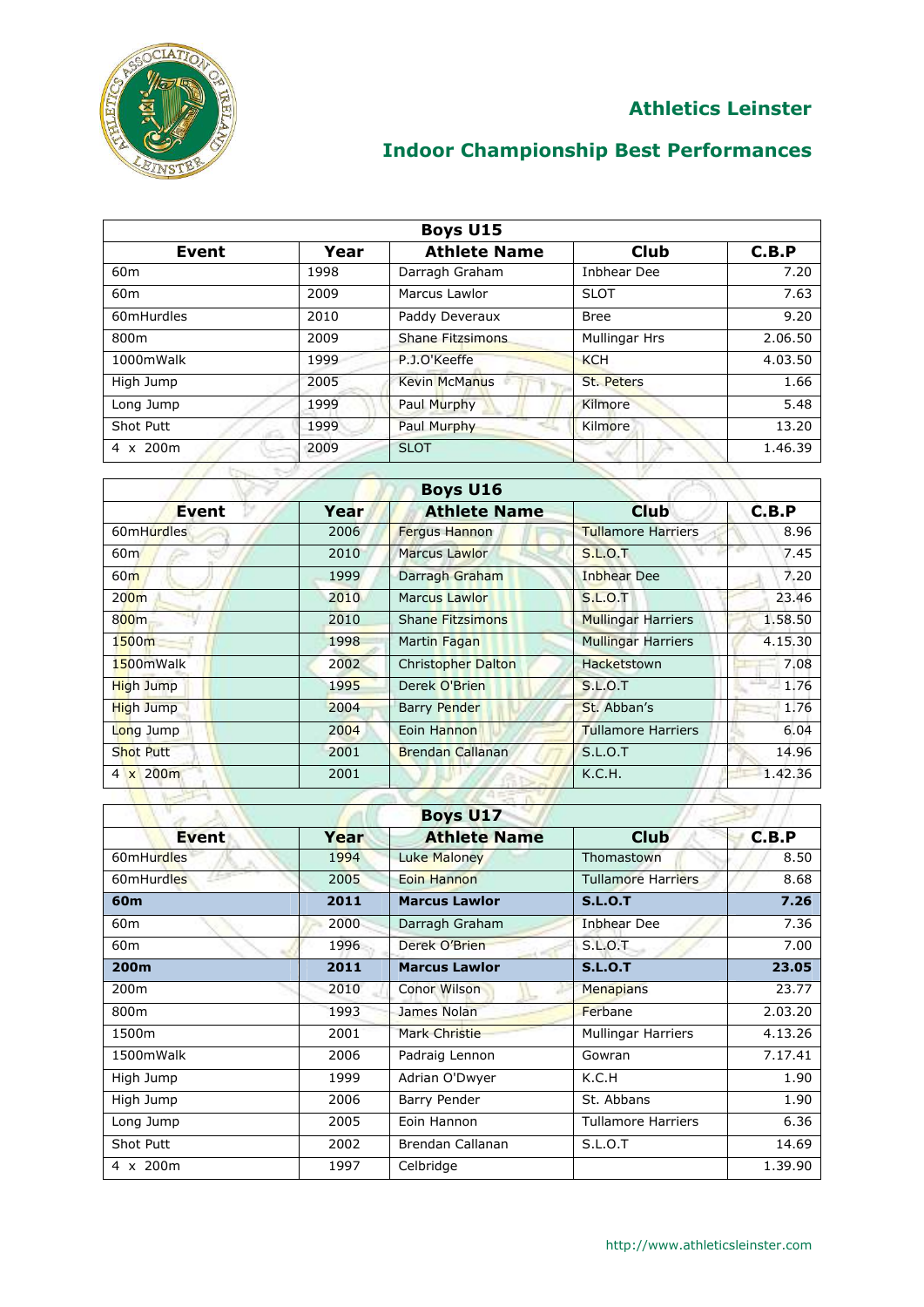

| <b>Boys U18</b>  |      |                         |                           |         |  |
|------------------|------|-------------------------|---------------------------|---------|--|
| Event            | Year | <b>Athlete Name</b>     | <b>Club</b>               | C.B.P   |  |
| 60mHurdles       | 2008 | Fergus Hannon           | Tullamore Harriers        | 8.33    |  |
| 60 <sub>m</sub>  | 1998 | <b>Richard Reville</b>  | D.M.P                     | 7.00    |  |
| 60 <sub>m</sub>  | 2001 | Darragh Graham          | <b>Inbhear Dee</b>        | 7.24    |  |
| 60 <sub>m</sub>  | 2004 | <b>Peter McDonald</b>   | St. Peter's               | 7.24    |  |
| 200m             | 2011 | <b>Tony Stafford</b>    | Menapian's                | 23.42   |  |
| 200m             | 2004 | Paul Gill               | Carbury                   | 23.54   |  |
| 400m             | 1994 | James Nolan             | Ferbane                   | 51.10   |  |
| 800m             | 2003 | <b>Eoin Everard</b>     | K.C.H                     | 2.00.78 |  |
| 800m             | 1994 | James Nolan             | Ferbane                   | 2.00.40 |  |
| 1500m            | 1995 | Pearse Hickey           | U/A                       | 4.16.90 |  |
| 1500m            | 2006 | <b>Conor Murphy</b>     | <b>Naas</b>               | 4.16.86 |  |
| 1500mWalk        | 2004 | Michael Doyle           | Cushinstown               | 6.35.88 |  |
| High Jump        | 2000 | <b>Adrian O'Dwyer</b>   | K.C.H                     | 2.05    |  |
| Long Jump        | 2003 | <b>Stephen Darcy</b>    | <b>S.L.O.T</b>            | 6.62    |  |
| <b>Shot Putt</b> | 2003 | <b>Brendan Callanan</b> | <b>S.L.O.T</b>            | 15.56   |  |
| Triple Jump      | 2008 | Francis Egan            | St. Abban's               | 13.14   |  |
| $4 \times 200$ m | 1993 |                         | <b>Mullingar Harriers</b> | 1.37.70 |  |
|                  |      |                         |                           |         |  |
|                  |      | <b>Boys U19</b>         |                           |         |  |
| <b>Event</b>     | Year | <b>Athlete Name</b>     | <b>Club</b>               | C.B.P   |  |
| 60mHurdles       | 1997 | Colin Byrne             | St. Abbans                | 8.30    |  |
| 60mHurdles       | 2007 | Eoin Hannon             | <b>Tullamore Harriers</b> | 8.48    |  |
| 60 <sub>m</sub>  | 1996 | <b>Simon Kehoe</b>      | Enniscorthy               | 7.00    |  |
| 60 <sub>m</sub>  | 2002 | Darragh Graham          | <b>Inbhear Dee</b>        | 7.18    |  |
| 200 <sub>m</sub> | 2003 | <b>Paul Gill</b>        | Carbury                   | 22.60   |  |
| 400m             | 2001 | David McCarthy          | Celbridge                 | 50.80   |  |
| 800m             | 2000 | <b>David Campbell</b>   | Leixlip                   | 1.57.02 |  |
| 1500m<br>Z.      | 1996 | <b>Pearse Hickey</b>    | Celbridge                 | 4.04.30 |  |
| 1500mWalk        | 1998 | David Kidd              | <b>S.L.O.T</b>            | 6.07.00 |  |
| High Jump        | 2008 | Kourosh Foroughi        | Star of the Sea           | 2.10    |  |
| Long Jump        | 2007 | Eoin Hannon             | <b>Tullamore Harriers</b> | 6.70    |  |
| Shot Putt        | 1996 | Killian Smyth           | Fr. Murphy's              | 14.44   |  |
| Triple Jump      | 2009 | <b>Francis Egan</b>     | St. Abban's               | 13.55   |  |
| $4 \times 200m$  | 2001 | -41<br>طل               | Celbridge                 | 1.36.32 |  |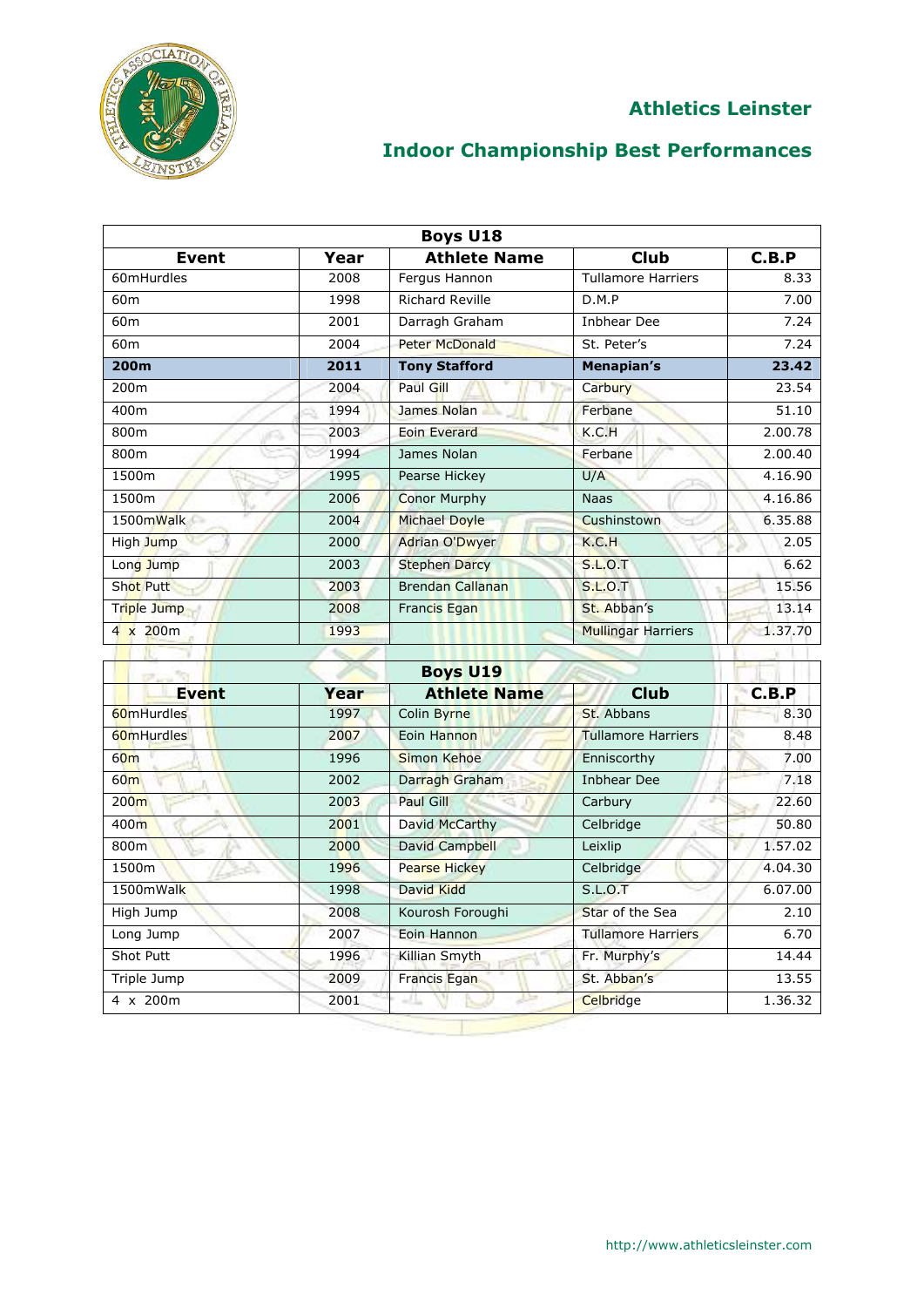

# **Indoor Championship Best Performances**

| <b>Junior Men</b>          |      |                       |                           |         |
|----------------------------|------|-----------------------|---------------------------|---------|
| <b>Event</b>               | Year | <b>Athlete Name</b>   | <b>Club</b>               | C.B.P   |
| 60mHurdles                 | 1999 | Jonathon Miller       | Ballybrack                | 9.40    |
| 60mHurdles                 | 2011 | <b>Eoin Power</b>     | St. Joseph's              | 9.16    |
| 60mHurdles                 | 2008 | David MacAogain       | St Paul's                 | 9.42    |
| 60 <sub>m</sub>            | 1999 | <b>Gordon Kennedy</b> | <b>Tullamore Harriers</b> | 6.90    |
| 60 <sub>m</sub>            | 2010 | Paul Whelan           | <b>Dublin Striders</b>    | 7.20    |
| 200 <sub>m</sub>           | 1995 | Kevin Cogley          | D.M.P                     | 23.00   |
| 200 <sub>m</sub>           | 2009 | Alan Whelan           | <b>North Laois</b>        | 23.00   |
| 400m                       | 2009 | Alan Whelan           | North Laois               | 51.56   |
| 800m                       | 1999 | Michael Wilcox        | <b>Kells</b>              | 1.56.70 |
| 1500m                      | 2008 | Joe Breen             | S.B.R                     | 4.10.39 |
| 3000m                      | 1998 | Tommy Evans           | Gowran                    | 9.05.40 |
| 35lb Weight                | 2009 | Darragh Hanlon        | <b>Tullamore Harriers</b> | 6.82    |
| High Jump                  | 2009 | <b>Barry Pender</b>   | St. Abban's               | 2.10    |
| Long Jump                  | 2007 | Eoin Hannon           | <b>Tullamore Harriers</b> | 6.80    |
| <b>Pole Vault</b>          | 2011 | <b>James Delaney</b>  | St. Abban's               | 2.80    |
| <b>Shot Putt</b>           | 2005 | <b>Justin Collins</b> | <b>Mullingar Harriers</b> | 12.88   |
| <b>Shot Putt</b>           | 2010 | Eanna O'Cathain (G)   | <b>GCH</b>                | 13.14   |
| T <mark>ri</mark> ple Jump | 2009 | <b>Francis Egan</b>   | St. Abban's               | 13.55   |
| $4 \times 200$ m           | 2009 |                       | St. Abban's               | 1.36.99 |

LE

http://www.athleticsleinster.com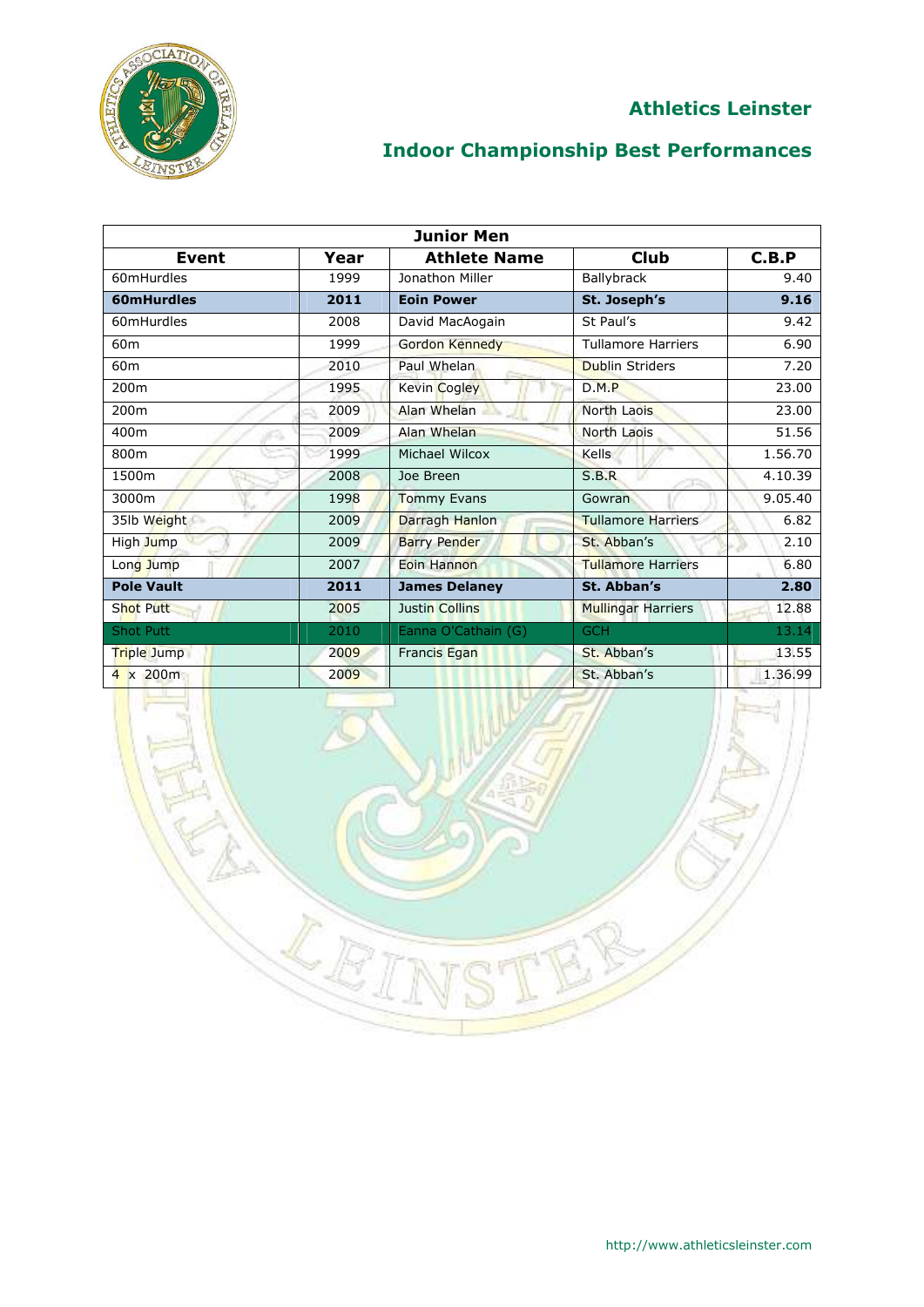

# **Indoor Championship Best Performances**

| <b>Senior Men</b> |      |                           |                           |          |
|-------------------|------|---------------------------|---------------------------|----------|
| <b>Event</b>      | Year | <b>Athlete Name</b>       | <b>Club</b>               | C.B.P    |
| 60 <sub>m</sub>   | 1995 | Kevin Cogley              | D.M.P                     | 7.00     |
| 60 <sub>m</sub>   | 1999 | Pat Shannon               | <b>Ballybrack</b>         | 7.00     |
| 60 <sub>m</sub>   | 2010 | Patrick Phelan            | D.S.D                     | 7.02     |
| 60mHurdles        | 2011 | <b>Simon Taggart</b>      | <b>Donore Harrier's</b>   | 8.89     |
| 60mHurdles        | 2006 | <b>Shane McCormack</b>    | Menapians                 | 9.12     |
| 200m              | 2003 | David McCarthy            | Celbridge                 | 21.92    |
| 400m              | 2007 | Nick Hogan                | D.S.D                     | 50.44    |
| 800m              | 2002 | John Paul O'Brien         | <b>Crookstown MV</b>      | 1.56.30  |
| 1500m             | 2009 | Patrick McCartan (G)      | <b>West Limerick</b>      | 3.54.23  |
| 1500m             | 2010 | Thomas Fitzpatrick        | Tallaght                  | 3.56.94  |
| 3000m             | 2011 | <b>Thomas Fitzpatrick</b> | <b>Tallaght</b>           | 8.33.80  |
| 3000m             | 2002 | Pat Byrne                 | Tinryland                 | 8.40.05  |
| 1500mWalk         | 2001 | <b>Padraig Lennon</b>     | Gowran                    | 7.08.40  |
| 3000mWalk         | 2008 | <b>Bobby King</b>         | Dunboyne                  | 14.50.00 |
| 3000m Walk        | 2010 | Jamie Costin (G)          | <b>West Waterford</b>     | 11.53.80 |
| 56lb Weight       | 2003 | John Menton               | <b>Donore Harriers</b>    | 8.34     |
| High Jump         | 2002 | <b>Adrian O'Dwyer</b>     | K.C.H.                    | 2.11     |
| Long Jump         | 2009 | <b>Brendan Marshall</b>   | <b>Mullingar Harriers</b> | 6.85     |
| <b>Shot Putt</b>  | 2003 | <b>Paul Crowe</b>         | <b>Menapians</b>          | 15.51    |
| <b>Shot Putt</b>  | 2010 | Sean Breathnach (G)       | G.C.H                     | 15.57    |
| Triple Jump       | 2010 | Eoin Kelly                | St. Abban's               | 14.51    |
| $4 \times 200m$   | 2001 |                           | <b>Tullamore Harriers</b> | 1.34.74  |

**RES**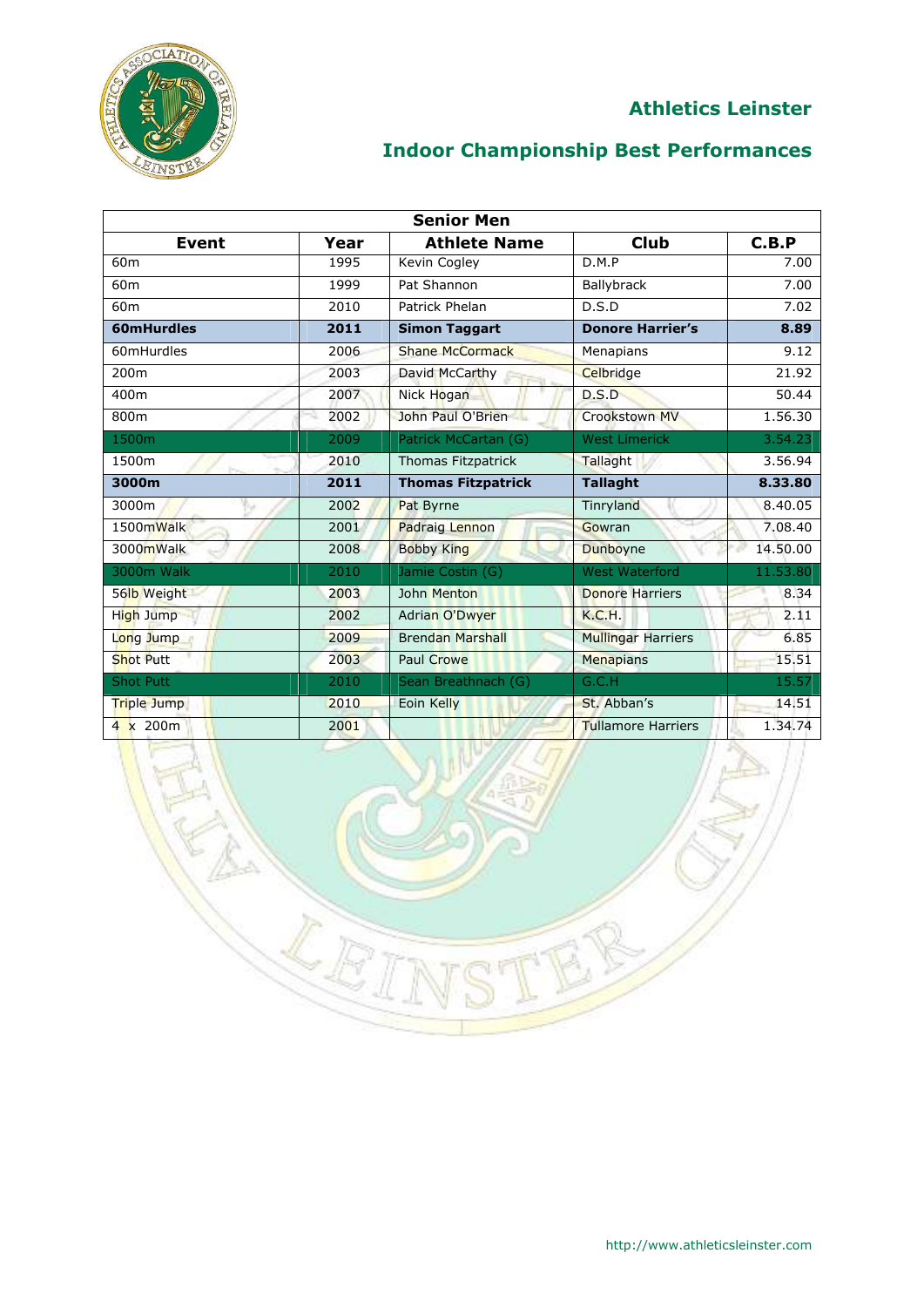

## **Indoor Championship Best Performances**

| <b>Master Men M1</b> |                |                        |                           |          |  |
|----------------------|----------------|------------------------|---------------------------|----------|--|
| <b>Event</b>         | Year           | <b>Athlete Name</b>    | <b>Club</b>               | C.B.P    |  |
| 60 <sub>m</sub>      | 2009           | Gerard Hensey          | <b>Tullamore Harriers</b> | 7.54     |  |
| 60 <sub>m</sub>      | 2010           | John Corr (G)          | Leevale                   | 7.46     |  |
| <b>60m Hurdles</b>   | 2011           | <b>Colin McHugh</b>    | Drogheda & D.             | 9.56     |  |
| 60m Hurdles          | 2010           | Kevin Byrne            | D.S.D                     | 10.34    |  |
| 200m                 | 2011           | <b>Colm Keogh</b>      | <b>Ratoath Ms.</b>        | 24.70    |  |
| 200 <sub>m</sub>     | 2009           | <b>Gerard Hensey</b>   | <b>Tullamore Harriers</b> | 25.01    |  |
| 400m                 | 2009           | Gerard Hensey          | <b>Tullamore Harriers</b> | 56.64    |  |
| 800m                 | 2011           | <b>Paul Flemming</b>   | <b>Rathfarnham WSAF</b>   | 2.09.54  |  |
| 800m                 | 2008           | Catch Grennan          | <b>Tullamore Harriers</b> | 2.10.68  |  |
| 3000m                | 2011           | <b>Fred Kirwan</b>     | <b>Donore Harrier's</b>   | 10.06.20 |  |
| 3000m                | 2010           | Brendan Kavanagh       | Gowran                    | 10.20.60 |  |
| 56lb Weight          | 2011           | <b>Oisin Hoey</b>      | St, Michael's             | 6.40     |  |
| <b>High Jump</b>     | 2011           | <b>Kevin Byrne</b>     | D.S.D                     | 1.65     |  |
| High Jump            | 2009           | <b>Kevin Byrne</b>     | D.S.D                     | 1.65     |  |
| <b>Long Jump</b>     | 2011           | <b>Jonathan McCabe</b> | Drogheda & D.             | 5.65     |  |
| Long Jump            | 2009           | Kevin Byrne            | D.S.D                     | 5.37     |  |
| <b>Shot Putt</b>     | 2008           | Joe Kelly              | <b>Brow Rangers</b>       | 11.76    |  |
| 4*200m Relay         | 2009           |                        | Gowran                    | 2.09.94  |  |
|                      | The Controller |                        |                           |          |  |

|      | <b>Master Men M2</b> |                           |          |
|------|----------------------|---------------------------|----------|
| Year | <b>Athlete Name</b>  | <b>Club</b>               | C.B.P    |
| 2010 | <b>Gerard Hensey</b> | <b>Tullamore Harriers</b> | 7.45     |
| 2000 |                      |                           | 25.00    |
| 2001 | <b>Greg Duggan</b>   | <b>Mullingar Harriers</b> | 25.42    |
| 2001 | <b>Bill Doherty</b>  | St.Joseph's               | 55.02    |
| 2000 |                      |                           | 2.06.90  |
| 1996 | Pat Corcoran         | Tinryland                 | 4.15     |
| 2005 | Pat Malone           | Newbridge                 | 9.13.10  |
| 2001 | John Lennon          | Gowran                    | 7.19.30  |
| 2009 | Michael O'Keeffe     | Thomastown                | 17.04.60 |
| 2009 | Seamus Fitzpatrick   | North Laois               | 7.42     |
| 2000 |                      |                           | 1.65     |
| 2009 | George Wyatt         | D.S.D                     | 5.37     |
| 2009 | <b>Kieron Stout</b>  | Celbridge                 | 12.41    |
| 2009 | George Wyatt         | D.S.D                     | 11.07    |
|      |                      |                           |          |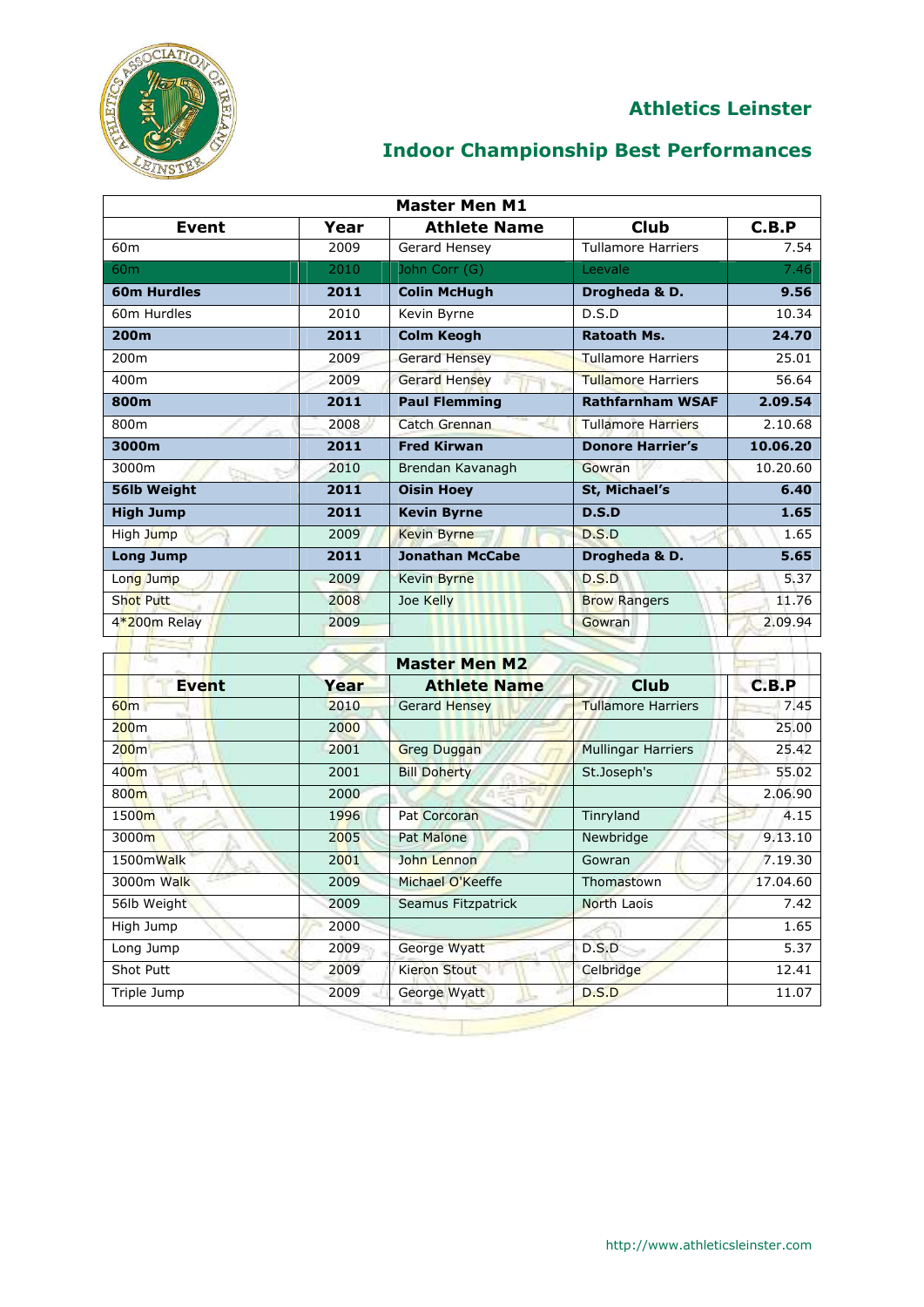

| <b>Master Men M3</b> |      |                         |                           |               |
|----------------------|------|-------------------------|---------------------------|---------------|
| <b>Event</b>         | Year | <b>Athlete Name</b>     | <b>Club</b>               | C.B.P         |
| 60m Hurdles          | 2008 | Pat Power               | St. Joseph's              | 12.28         |
| 60 <sub>m</sub>      | 2005 | Greg Duggan             | Mullingar Harriers        | 7.90          |
| 200m                 | 2002 | Kevin Carey             | Crusaders                 | 25.30         |
| 200m                 | 2005 | Greg Duggan             | Mullingar Harriers        | 25.84         |
| 400m                 | 2004 | <b>Kevin Carey</b>      | Navan                     | 57.20         |
| 800m                 | 2005 | <b>Bill Doherty</b>     | St. Joseph's              | 2.10.10       |
| 1500m                | 2010 | Owen McLoughlin         | Rathfarnham WSAF          | 4.41.58       |
| 3000m                | 2007 | <b>David Percival</b>   | <b>Menapians</b>          | 11.51.86      |
| 3000mWalk            | 2009 | Pat Murphy              | Castleisland              | 13.40.10      |
| 3000mWalk            | 2009 | Derek McConnon          | Rathfarnham WSAF          | 16.05.30      |
| 56lb Weight          | 2010 | Seamus Fitzpatrick      | <b>North Laois</b>        | 8.04          |
| High Jump            | 2010 | John Territt            | St. Abban's               | 1.50          |
| Long Jump            | 2007 | <b>Patrick Mahon</b>    | Gowran                    | 5.33          |
| Shot Putt            | 2010 | Seamus Fitzpatrick      | <b>North Laois</b>        | 12.57<br>v    |
| Triple Jump          | 2008 | <b>Ciaran Tobin</b>     | Trim                      | 9.24          |
|                      |      |                         |                           |               |
|                      |      | <b>Master Men M4</b>    |                           |               |
| <b>Event</b>         | Year | <b>Athlete Name</b>     | <b>Club</b>               | C.B.P         |
| 60m                  | 2010 | Pat Power               | St. Joseph's              | 8.16          |
| 60 <sub>m</sub>      | 2008 | Brendan Moran (G)       | <b>West Waterford</b>     | 7.95          |
| 200 <sub>m</sub>     | 2003 | <b>Tom Clinton</b>      | Navan                     | 25.64         |
| 400m                 | 2009 | Loughlin Campion        | <b>Civil Service</b>      | 65.18         |
| 800m                 | 2009 | <b>Martin McDonald</b>  | North Laois               | 2.19.94       |
| 1500m                | 2009 | <b>Martin McDonald</b>  | North Laois               | 4.39.91       |
| 3000m                | 2009 | Michael Mulligan        | Dunleer                   | 10.59.24      |
| 3000mWalk            | 2011 | Pat Murphy              | <b>GUEST</b>              | 13.54.30      |
| 3000mWalk            | 2011 | <b>Martain Mcdonald</b> | <b>North Laois</b>        | 16.32.50      |
| 35lb Weight          | 2009 | Jim Dolan               | <b>Tullamore Harriers</b> | 6.30          |
| <b>High Jump</b>     | 2011 | <b>Joe Davies</b>       | D.S.D                     | 1.45          |
|                      | 2001 | Jimmy Kelly             | <b>Brow Rangers</b>       | 1.30          |
| High Jump            |      |                         |                           |               |
| Long Jump            | 2007 | John Molloy             | Celbridge                 |               |
| Shot Putt            | 2001 | Tom Power               | Bagenalstown              | 4.81<br>12.42 |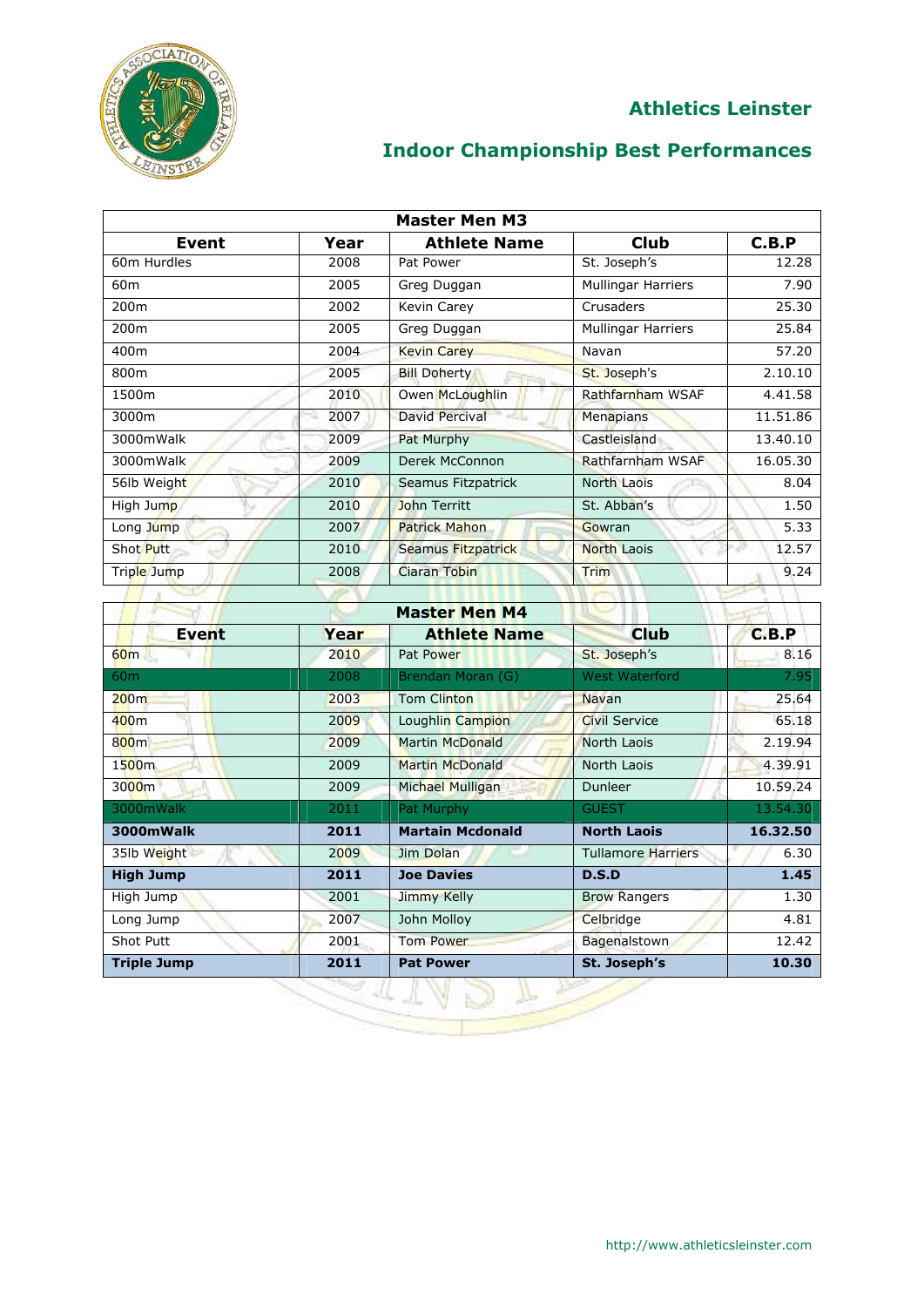

| <b>Master Men M5</b> |      |                          |                           |            |  |
|----------------------|------|--------------------------|---------------------------|------------|--|
| <b>Event</b>         | Year | <b>Athlete Name</b>      | <b>Club</b>               | C.B.P      |  |
| 60 <sub>m</sub>      | 2008 | David Leech              | Blackrock                 | 8.44       |  |
| 60 <sub>m</sub>      | 2007 | Tom Clinton              | Navan                     | 8.44       |  |
| 200m                 | 2003 | <b>Eamonn Fitzsimons</b> | Kildare                   | 25.78      |  |
| 400m                 | 2001 | Jim O'Neill              | Crusaders                 | 59.80      |  |
| 400m                 | 2008 | Joe Gough                | West Waterford            | 58.37      |  |
| 800m                 | 2001 | Jim O'Neill              | <b>Crusaders</b>          | 2.16.98    |  |
| 1500m                | 2009 | Jim Boland               | Sli Cualann               | 5.53.31    |  |
| 3000m                | 2010 | Jim Boland<br>нa.        | Sli Cualann               | 11.57.01   |  |
| 3000mWalk            | 2004 | <b>Bobby King</b>        | Dunboyne                  | 14.18.60   |  |
| 35lb Weight          | 2011 | <b>Gerry Grehan</b>      | U/A                       | 6.38       |  |
| 35lb Weight          | 2010 | Tom Feighrey             | <b>Tullamore Harriers</b> | 6.38       |  |
| 56lb Weight          | 2004 | <b>Murty Kelly</b>       | <b>Brow Rangers</b>       | 4.90       |  |
| High Jump            | 2002 | Jimmy Kelly              | <b>Brow Rangers</b>       | 1.25       |  |
| Long Jump            | 2002 | Jimmy Kelly              | <b>Brow Rangers</b>       | 3.97       |  |
| Shot Putt            | 2003 | <b>Tom Power</b>         | Bagenalstown              | 11.68      |  |
|                      |      |                          |                           |            |  |
|                      |      |                          |                           |            |  |
|                      |      | <b>Master Men M6</b>     |                           |            |  |
| <b>Event</b>         | Year | <b>Athlete Name</b>      | <b>Club</b>               | C.B.P      |  |
| 60m                  | 2010 | <b>Tom Clinton</b>       | <b>Navan</b>              | 8.95       |  |
| 200m                 | 2010 | <b>Tom Clinton</b>       | Navan                     | 29.18<br>兆 |  |
| 400m                 | 2010 | <b>Patrick Dolan</b>     | <b>Tullamore Harriers</b> | 70.48      |  |
| 800m                 | 2010 | Pat Healy                | <b>Clonliffe Harriers</b> | 2.45.10    |  |
| 1500m                | 2011 | <b>Jim Boland</b>        | <b>Sli Cualann</b>        | 5.41.32    |  |
| 1500m                | 2009 | <b>Sean McMullin</b>     | <b>Mullingar Harriers</b> | 6.34.75    |  |
| 3000m                | 2007 | <b>Sean McMullin</b>     | <b>Mullingar Harriers</b> | 12.15.84   |  |
| 3000m Walk           | 2009 | <b>Bobby King</b>        | Dunboyne                  | 15.05.40   |  |
| 35lb Weight          | 2005 | John O'Connor            | <b>Naas</b>               | 5.21       |  |
| High Jump            | 2006 | <b>Sean McMullin</b>     | <b>Mullingar Harriers</b> | 1.20       |  |
| High Jump            | 2010 | Donal Crowley (G)        | <b>Tralee Harriers</b>    | 1.20       |  |
| Long Jump            | 2006 | <b>Sean McMullin</b>     | <b>Mullingar Harriers</b> | 2.94       |  |
| Long Jump            | 2010 | Donal Crowley (G)        | <b>Tralee Harriers</b>    | 3.44       |  |

| <b>Master Men M7</b> |      |                     |                     |       |  |
|----------------------|------|---------------------|---------------------|-------|--|
| Event                | Year | <b>Athlete Name</b> | <b>Club</b>         | C.B.P |  |
| 200 <sub>m</sub>     | 2008 | <b>Sean Conroy</b>  | Dunboyne            | 34.44 |  |
| High Jump            | 2006 | John O'Connor       | Naas                | 1.20  |  |
| Long Jump            | 2006 | John O'Connor       | Naas                | 3.23  |  |
| Shot Putt            | 2006 | John O'Connor       | Naas                | 9.15  |  |
| 35lb Weight          | 2011 | <b>Paddy Reilly</b> | <b>St. Andrew's</b> | 5.25  |  |